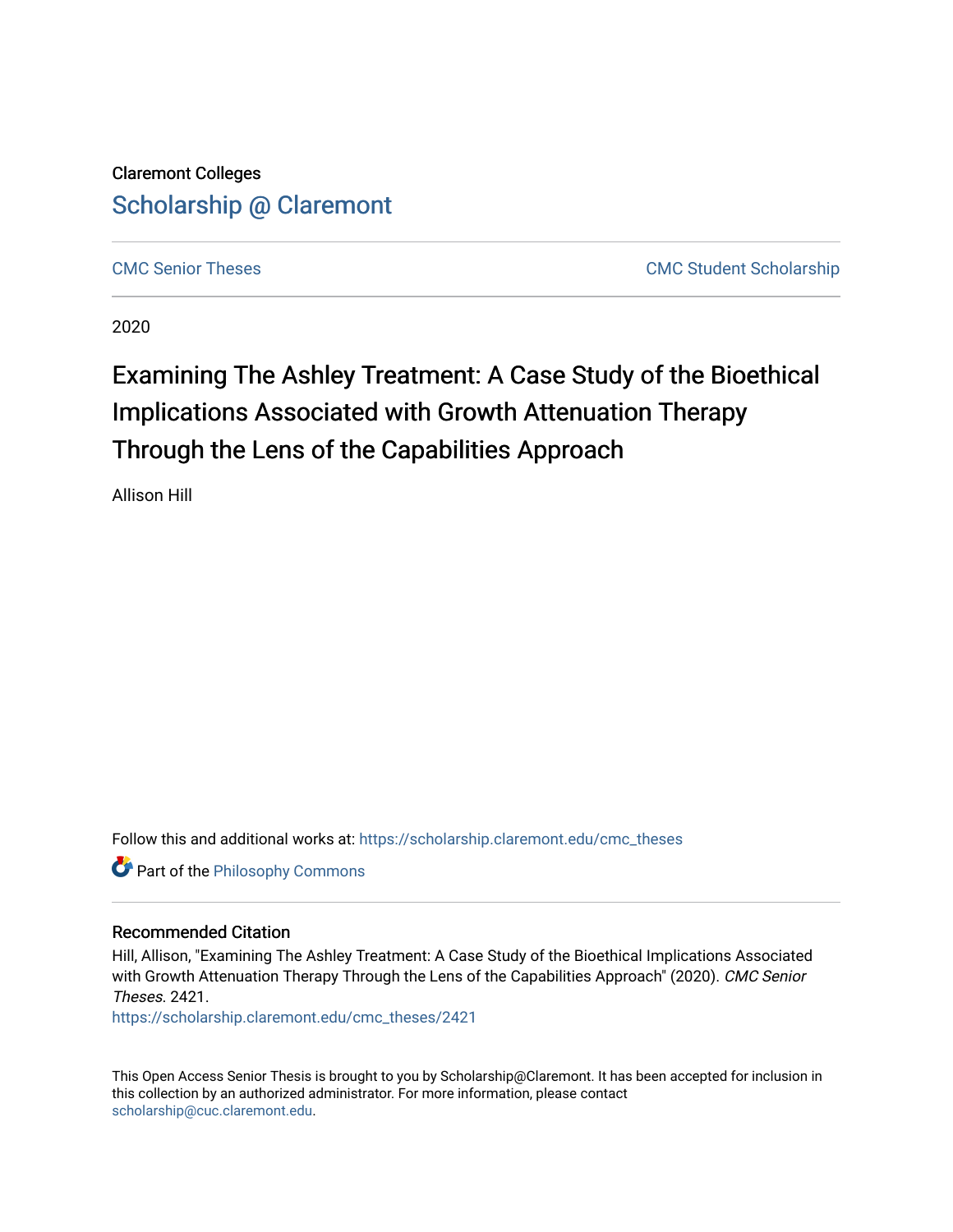Claremont McKenna College

Examining The Ashley Treatment: A Case Study of the Bioethical Implications Associated with Growth Attenuation Therapy Through the Lens of the Capabilities Approach

> submitted to Professor Alex Rajczi

> > by Allison Hill

for Senior Thesis Spring 2020 May 9, 2020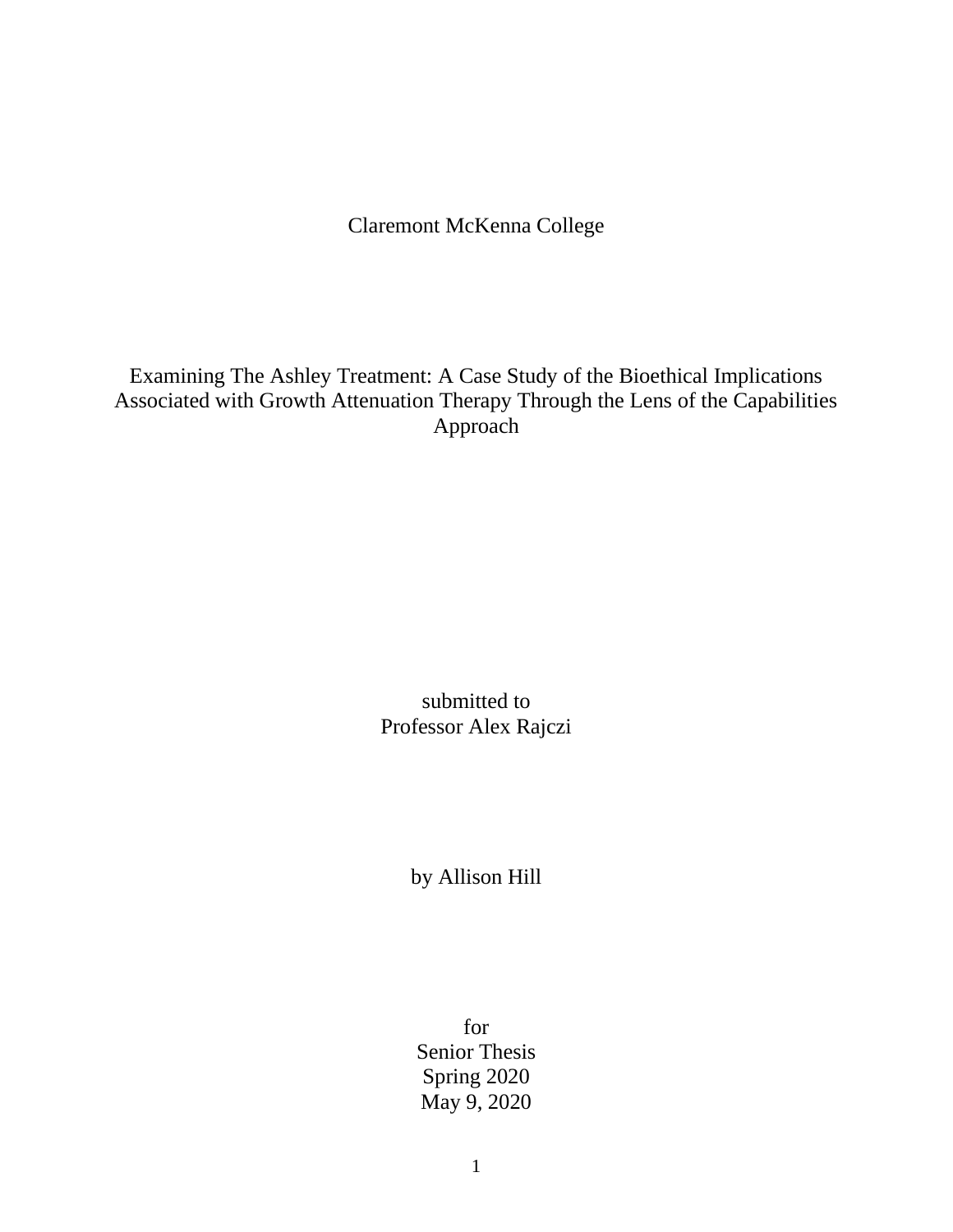#### **Acknowledgements**

I would like to begin by acknowledging my late father for piquing my interest in navigating justice for people with disabilities. Even before I was enrolled at Claremont McKenna or had delved into the fields of bioethics and Philosophy, my dad was a strong advocate for working to ensure that people with disabilities had access to resources that they needed in order to achieve similar feats as people without disabilities. I really admired that about him, and his willingness to support a community that was so far from his own, and I feel proud that I wrote my thesis on a topic that is still extremely relevant in terms of examining justice.

Next, I would like to thank Professor Rajczi for being the person who inspired me to write my thesis in the field of bioethics and specifically on growth attenuation therapy. Throughout this semester, my thesis took various shapes, but steadfast was Professor Rajczi's helpful advice and support. He was absolutely critical in the success of my thesis, and for that I am so grateful.

I would also like to thank my friends, teammates, and peers who supported me throughout this process. I would not have been able to finish this work without their support, whether it be exhibited by late nights working in Poppa Lab; words of encouragement; or Zoom thesis surge sessions.

Lastly, I would like to thank my family – specifically my mom, Molly, and my siblings, Katie and Charlie. Being home in Washington state during stay-at-home orders while writing the majority of my thesis was not easy, but they made it much easier. They were patient with me  $-$  as they always are – and catered to my needs in order to make my workspace as comfortable and effective as possible. They have supported me in countless ways throughout my life, and I hope that reading this makes them as proud as I am to be their sister/daughter.

2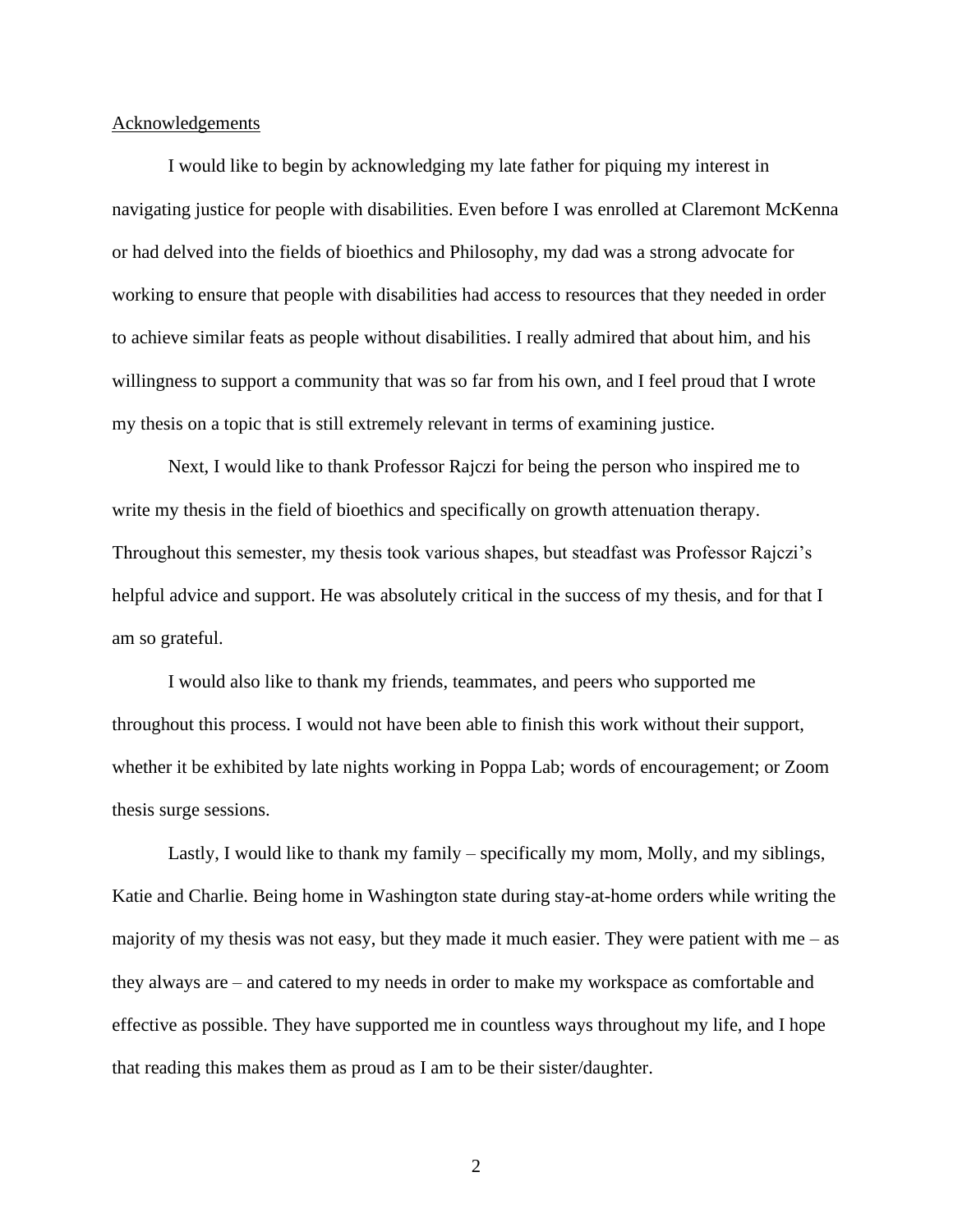# Table of Contents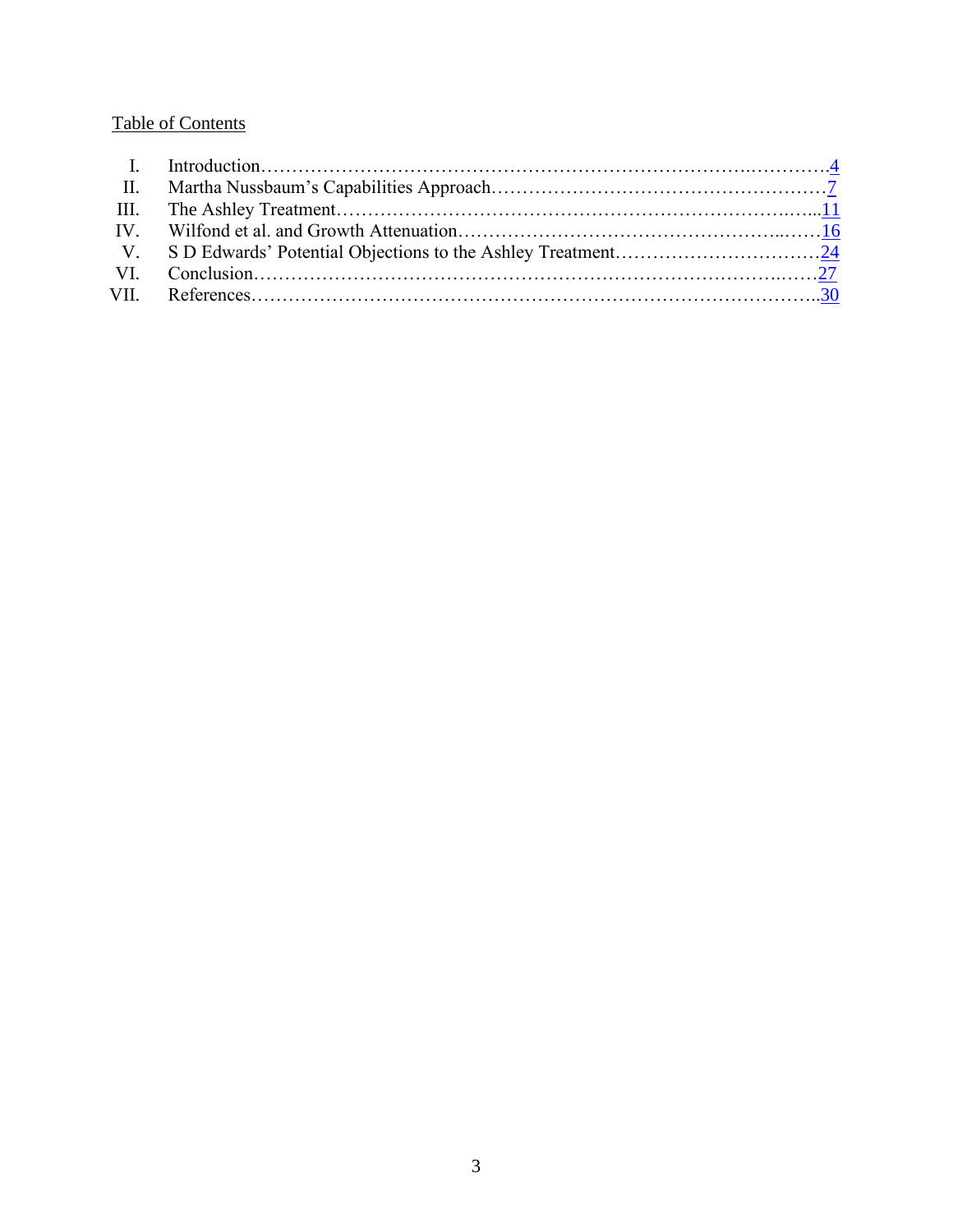## <span id="page-4-0"></span>I. Introduction

In this paper, I will be addressing the questions: what is the capabilities approach? How does this framework help us to understand how altering our – and our children's – bodies can assist in achieving equality for minorities? Or does it instead work against accomplishing this goal? How does this framework help us to understand how altering the bodies of people with disabilities can also protects those individuals' dignity? Or does it do the opposite?

First, I will lay out the structure of Martha Nussbaum's view of the capabilities approach, which is a normative framework used in assessing justice and equality, as well as quality of life and well-being. A normative framework is one that "[establishes]… a standard or norm, especially of behavior,"<sup>1</sup> and can be distinguished from a prescriptive framework, which is one that "[relates] to the imposition or enforcement of a rule or method."<sup>2</sup> Nussbaum's capabilities approach operates under the normative claim that quality of life can be best achieved through access to a certain set of capabilities, which can be understood as ways of being. If everyone has access to the ten basic capabilities she lays out, Nussbaum argues that equality will result. Because her approach is normative and not prescriptive, Nussbaum is not aiming to enforce this set of capabilities in society, but instead to enable discourse about equality and quality-of-life judgements in an effort to implement a new status quo that supports *everyone*. To cite Nussbaum, "[the Capabilities Approach] ascribes an urgent *task to government and public policy –* namely, to improve the quality of life for all people, as defined by their capabilities."<sup>3</sup>

Next, I will examine the argument of philosophers Wilfond et al. in relation to their work

<sup>&</sup>lt;sup>1</sup> "Normative: Definition of Normative," Lexico Dictionaries, 2020. [https://www.lexico.com/en/definition/normative.](https://www.lexico.com/en/definition/normative)

<sup>&</sup>lt;sup>2</sup> "Prescriptive: Definition of Prescriptive," Lexico Dictionaries, 2020. [https://www.lexico.com/en/definition/prescriptive.](https://www.lexico.com/en/definition/prescriptive)

<sup>3</sup> Martha C. Nussbaum, "The Central Capabilities," in *Creating Capabilities: the Human Development Approach.* (Cambridge: Harvard, 2011), 19.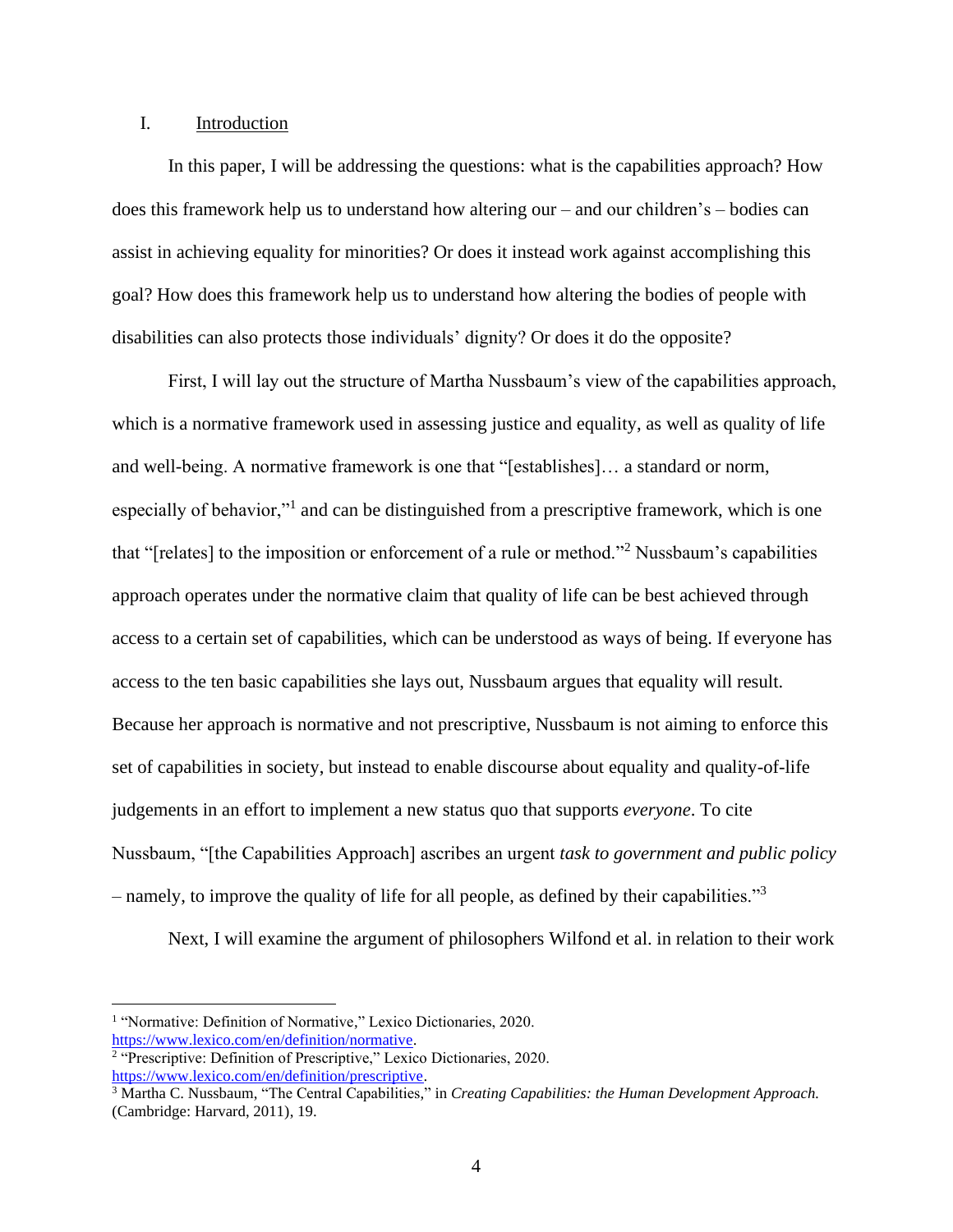on growth attenuation and the bioethical implications associated with this medical intervention. The specific case of growth attenuation that is presented in Wilfond's argument is what has been commonly referred to as 'The Ashley Treatment:' the medical intervention that consisted of a "hysterectomy [(or the surgical removal of the uterus)], the removal of 'breast buds' to prohibit growth of breasts[,] and treatment with high doses of oestrogen [in order to reduce final height]"<sup>4</sup> on a six-year-old, profoundly developmentally disabled child named Ashley. The goal of this treatment was to stunt her overall height in order for her parents to take care of her more easily. Specifically, I will evaluate what pro tanto principles are at odds in Wilfond et al.'s argument, and reason through which principles should take precedence.

Pro tanto principles are necessary in everyday life to help us make our way throughout our days without being incapacitated by fear, helplessness, or frustration when it comes to making decisions. Pro tanto principles are "principles that tell us that we have strong reasons to do something, even though there might be circumstances where those reasons are outweighed or overridden by competing moral considerations,"<sup>5</sup> and can help us make decisions as simple and easy as what to eat for breakfast in the morning. In fact, we reason through pro tanto principles and decide which ones take precedence in given situations quite often.

For example, one may hold the pro tanto principle that eating a healthy, balanced diet is important for overall good health, and also the pro tanto obligation that one shall not steal. Let me propose an example that will test these two pro tanto principles to see which is more important. Kelly walks into her kitchen in the morning and opens her fridge, ready to make some whole wheat toast with peanut butter for breakfast, which is both healthy and balanced and will fuel her with energy for the long day ahead. However, upon opening the fridge, which she shares with her two roommates, Kelly notices that she is out of bread for her toast; she finished her last slice at breakfast yesterday and forgot to pick up more at the grocery store after work. There is bread in the fridge, however; but it is one of her roommate's loaves and there is only one slice left. Here, Kelly sees two pro tanto principles in conflict with one another. The question in this case -- and in most cases which take pro tanto principles into consideration – is: which principle takes precedence? Whichever does take precedence will impact Kelly's decision, as she will reason through which pro tanto principle she values more and will make the choice favoring which principle she chooses. Perhaps Kelly believes that her healthy diet is more important, and that she should take the slice of her roommate's bread so that she isn't hungry at work. Or maybe instead she thinks that stealing her roommate's last piece of

<sup>4</sup> S D Edwards, "The Ashley treatment: a step too far, or not far enough?" *Journal of Medical Ethics* 34 (2008): 341– 43.

<sup>5</sup> Rajczi, "Conflicts Between Pro Tanto Principles," 1.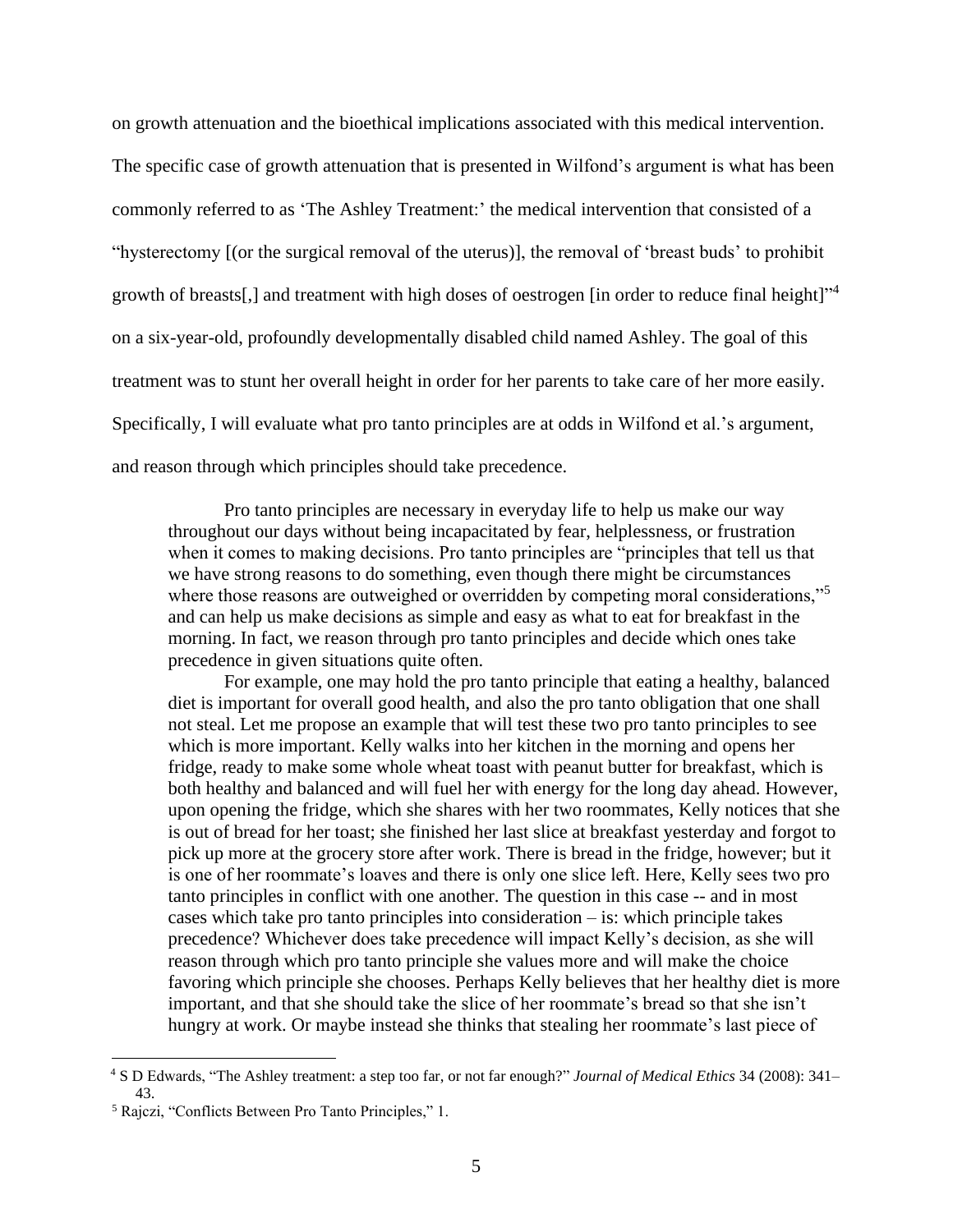bread is cruel and selfish, so she would rather go to work hungry and without breakfast. Regardless of her decision, Kelly must reason through which principle she favors over the other in this case, carefully weighing the pros and cons of each (even if it seems to be a very quick decision in her eyes, and she does not even realize that she is in fact participating in such a philosophical process).

"Oftentimes the principle which takes precedence (or should take precedence) contributes to values that uphold morality." 6

I will then evaluate the arguments of Steven D. Edwards, who proposes five main objections to the Ashley treatment, which specifically propose why it could be deemed morally impermissible. While Edwards ultimately argues that four of the five objections are not compelling, his discussion surrounding the moral permissibility of the Ashley treatment is necessary to consider the argument for supporting the treatment. After positing the fifth and final objection, Edwards ultimately argues that "the most serious concern raised by the case is that it may set a worrying precedent if the moral principle employed in justification of the treatment is applied again to endorse it in similar circumstances."<sup>7</sup>

An important distinction I must make is that in this whole paper, I will not be concerned with whether or not the Ashley treatment should be legal, or in any way associated with the law or policy. Instead, I will be presenting multiple arguments, then taking a stance on which argument I believe is more *morally permissible.* I will posit my opinion on this in the final section of the paper.

<sup>6</sup> Allison Hill, "Weighing Pro Tanto Principles: Should Physicians Intervene in Patients' Medical Decisions?" (Phil186 Essay, Claremont McKenna College, 2019).

<sup>7</sup> Edwards, "The Ashley treatment," 341.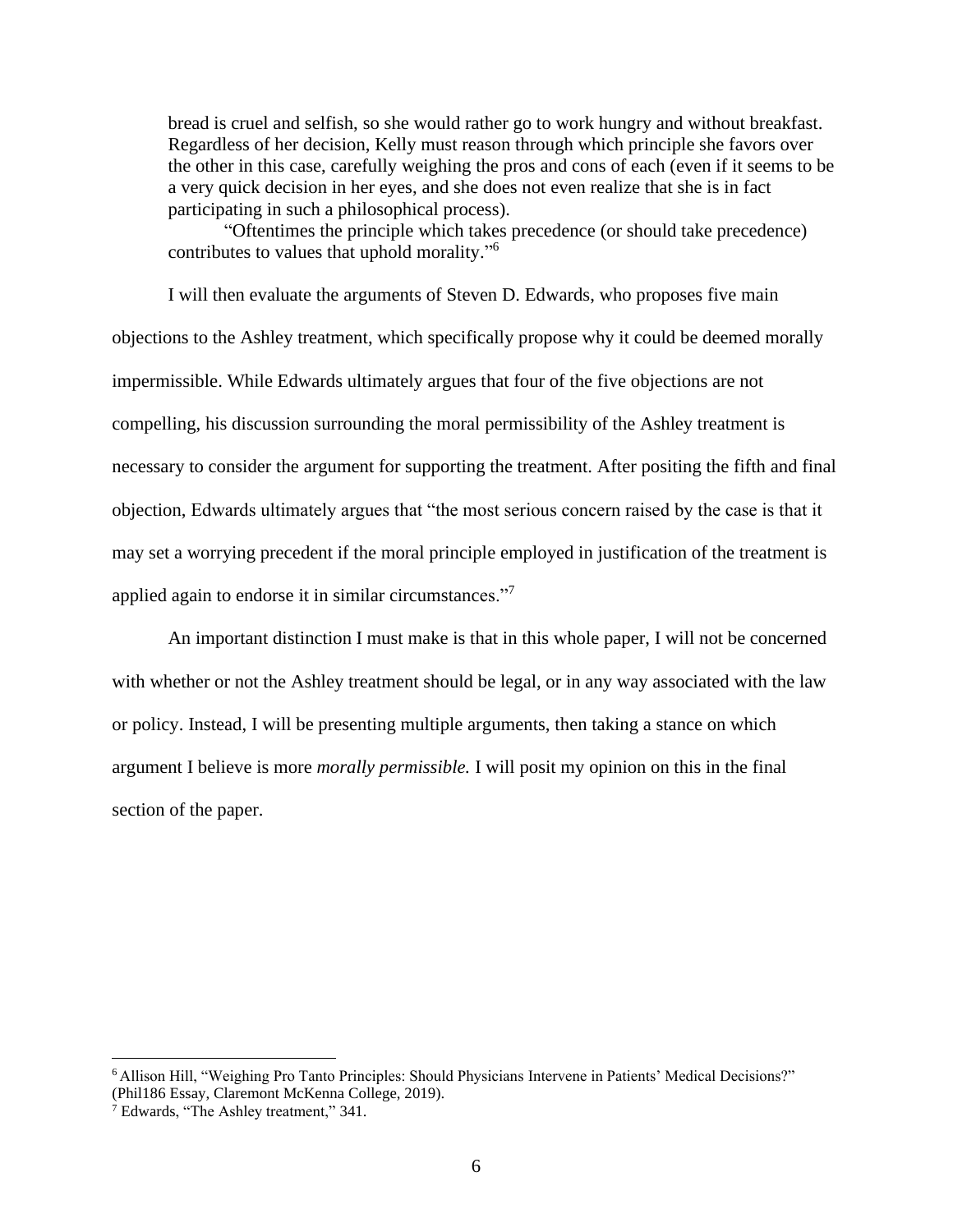#### <span id="page-7-0"></span>II. Martha Nussbaum's Capabilities Approach

Renowned philosopher Martha Nussbaum is one of the original developers of the capabilities approach; however, Amartya Sen was the first philosopher to introduce the theory, and many other philosophers, political scientists, and ethicists have built their own conceptions of it. In this paper, I will adopt Nussbaum's interpretation, because I believe it is the clearest in establishing what is needed to achieve universal justice and better qualities of life. According to Nussbaum, "the Capabilities Approach can be provisionally defined as an approach to comparative quality-of-life assessment and to theorizing about basic social justice. It holds that the key question to ask, when comparing societies and assessing them for their basic decency or justice, is, 'What is each person able to do and to be?'" Another reason I will be utilizing Nussbaum's notion of the capabilities approach is that "[Amartya] Sen does not employ a threshold or a specific list of capabilities… nor does he make central theoretical use of the concept of *human dignity.*" 8

Nussbaum "[uses] the plural, 'Capabilities,' in order to emphasize that the most important elements of people's quality of life are plural and qualitatively distinct."<sup>9</sup> Nussbaum's approach argues that having more capabilities – or access to more capabilities – will increase one's functionings. She defines a functioning as "an active realization of one or more capabilities."<sup>10</sup> Functionings can best be categorized by things you can do: being warm, playing with others, and working. A capability, on the other hand, "answers… the question, 'What is this person able to do and to be?'"<sup>11</sup> Capabilities, therefore, are abilities to do or to be in certain states of functioning. There is a difference between having the capability of doing something and then

<sup>8</sup> Nussbaum, "Capabilities," 19-20.

<sup>&</sup>lt;sup>9</sup> Nussbaum, "Capabilities," 18.

<sup>&</sup>lt;sup>10</sup> Nussbaum, "Capabilities," 25.

<sup>&</sup>lt;sup>11</sup> Nussbaum, "Capabilities," 20.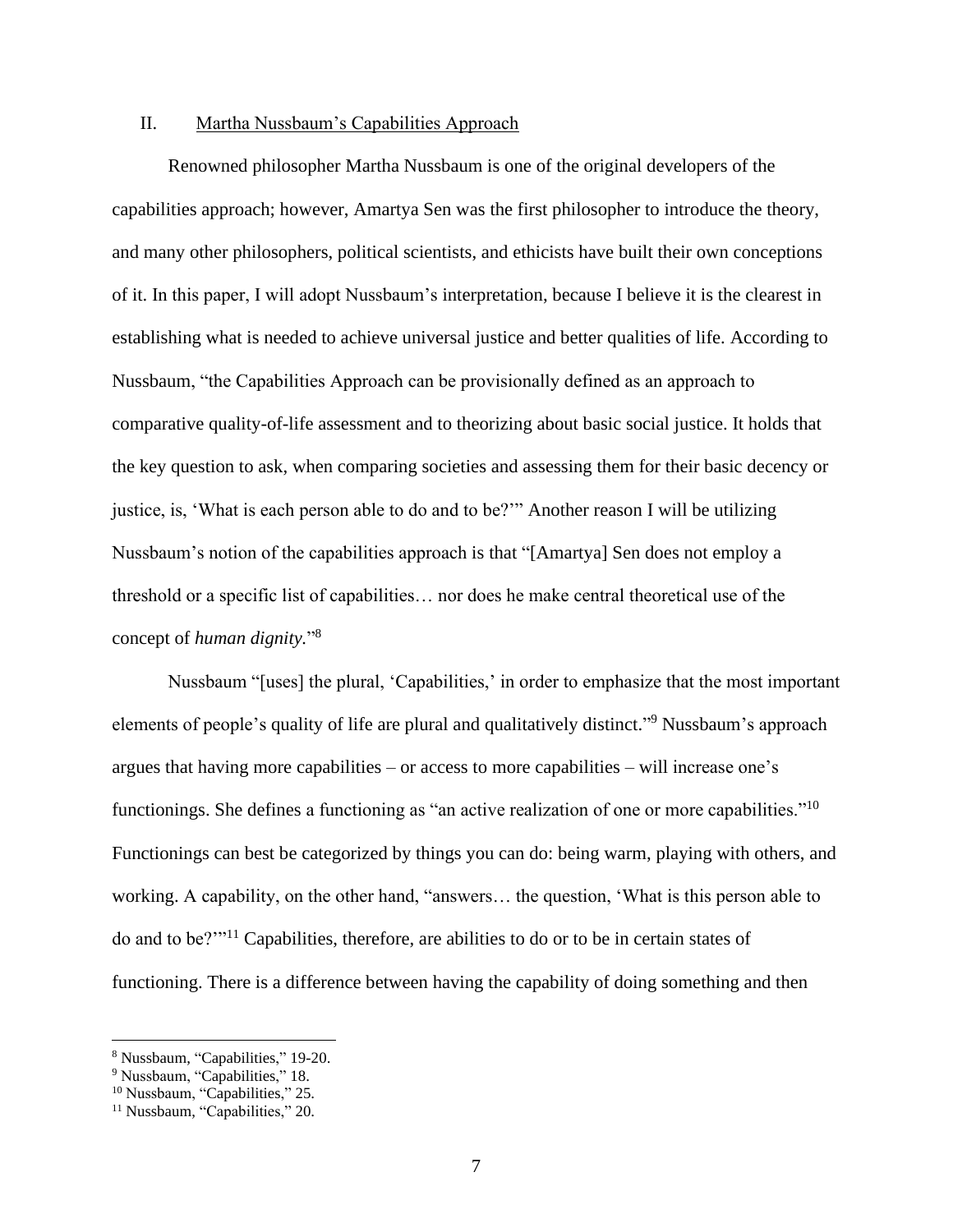actually pursuing that, through a functioning. According to Nussbaum, from a justice point of view, we should not care about how people are functioning (or choosing to function), but about their access to the capabilities associated with functioning. She places a strong emphasis on the *choice* of individuals; from a public policy or political point of view, governments and societies should not be concerned with *how* individuals choose to exercise their capabilities, as much as we should be concerned with whether or not individuals *have access to* securing basic capabilities.

Therefore, Nussbaum posits, injustice occurs when people do not have the capability to achieve certain valuable functionings that are necessary to achieve a fulfilling human life. For example, there are survival capabilities, like the capability to be sufficiently nourished and maintain a healthy temperature (by being warm *enough*), and then there are functionings which make life "plural and qualitatively distinct."<sup>12</sup> You do not *need* these additional functionings to stay alive, but rather to both flourish as a human being and to uphold personal, everyday dignity.

Nussbaum's definitive list of central capabilities serves as an addition to the bare minimum survival functionings that everyone should be able to achieve, regardless of disability or cognitive functioning. The ten capabilities she lists answer the question: "What does a life worthy of human dignity require?"<sup>13</sup> They are: life; bodily health; bodily integrity; senses, imagination, and thought; emotions; practical reason; affiliation; other species; play; and control over one's environment (both political and material).<sup>14</sup> If someone is able to attain all of these capabilities, Nussbaum argues that they will have a better quality of life than someone who does not have access to them. Nussbaum also argues that until everyone has access to these

<sup>12</sup> Nussbaum, "Capabilities." 18.

<sup>&</sup>lt;sup>13</sup> Nussbaum, "Capabilities." 32.

<sup>&</sup>lt;sup>14</sup> Nussbaum, "Capabilities." 33-34.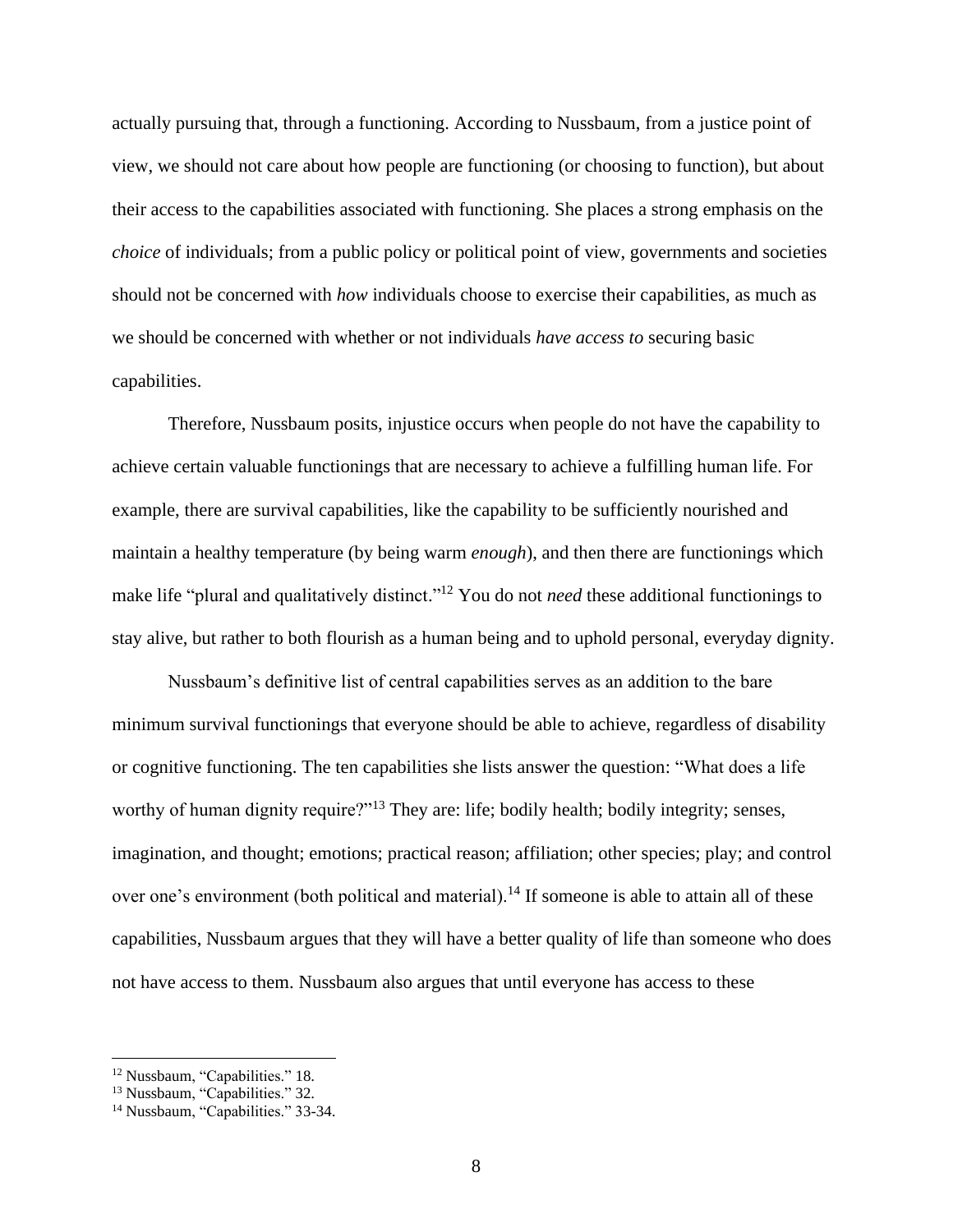capabilities, we are living in an unjust society; however, once everyone is able to achieve access to the ten basic capabilities, we have reached equality (or at least *enough* equality).

In her book *Disability with Dignity: Justice, Human Rights and Equal Status*, Linda Barclay examines how best to preserve the dignity of people with disabilities (both as individuals and as a community). Barclay defines what she calls the "'everyday concept' of disability" by referring to fellow philosophers Guy Keohane and Julian Savalescu, who argue that such a definition should "[incorporate] both a descriptive and an evaluative component"<sup>15</sup> in order to be as inclusive and accurate as possible. Keohane and Savalescu expand:

"Descriptively, the disabled are people with certain physical or cognitive features that lead to a loss of some function or ability that most people possess. Evaluatively, such people are said to *suffer* from disability; that to lack some function or ability that most people possess is a misfortune." <sup>16</sup> Whenever I use the word *disability* throughout the rest of this paper, I will be utilizing Keohane and Savalescu's inclusive definition of the word.

In the book's chapter titled "A Just Distribution of Capabilities," Barclay uses Nussbaum's Capabilities Approach to "[assess] whether the capabilities approach is a suitable theory of justice for disability."<sup>17</sup> Ultimately she argues that approaches like Nussbaum's capabilities approach do, in fact, "propose the right kind of solutions to disadvantage."<sup>18</sup> This is why applying the capabilities approach to assessing justice of people with disabilities (compared to people without disabilities) is so important. Later, I will discuss how the Ashley treatment is a prime example of how Nussbaum's capabilities approach can support people with disabilities to

<sup>15</sup> Barclay, Linda. *Disability with Dignity: Justice, Human Rights and Equal Status.* (New York, NY: Routledge, 2019), 13.

<sup>16</sup> Barclay, *Disability with Dignity*, 13-14.

<sup>17</sup> Barclay, *Disability with Dignity,* 63.

<sup>18</sup> Barclay, *Disability with Dignity,* 63.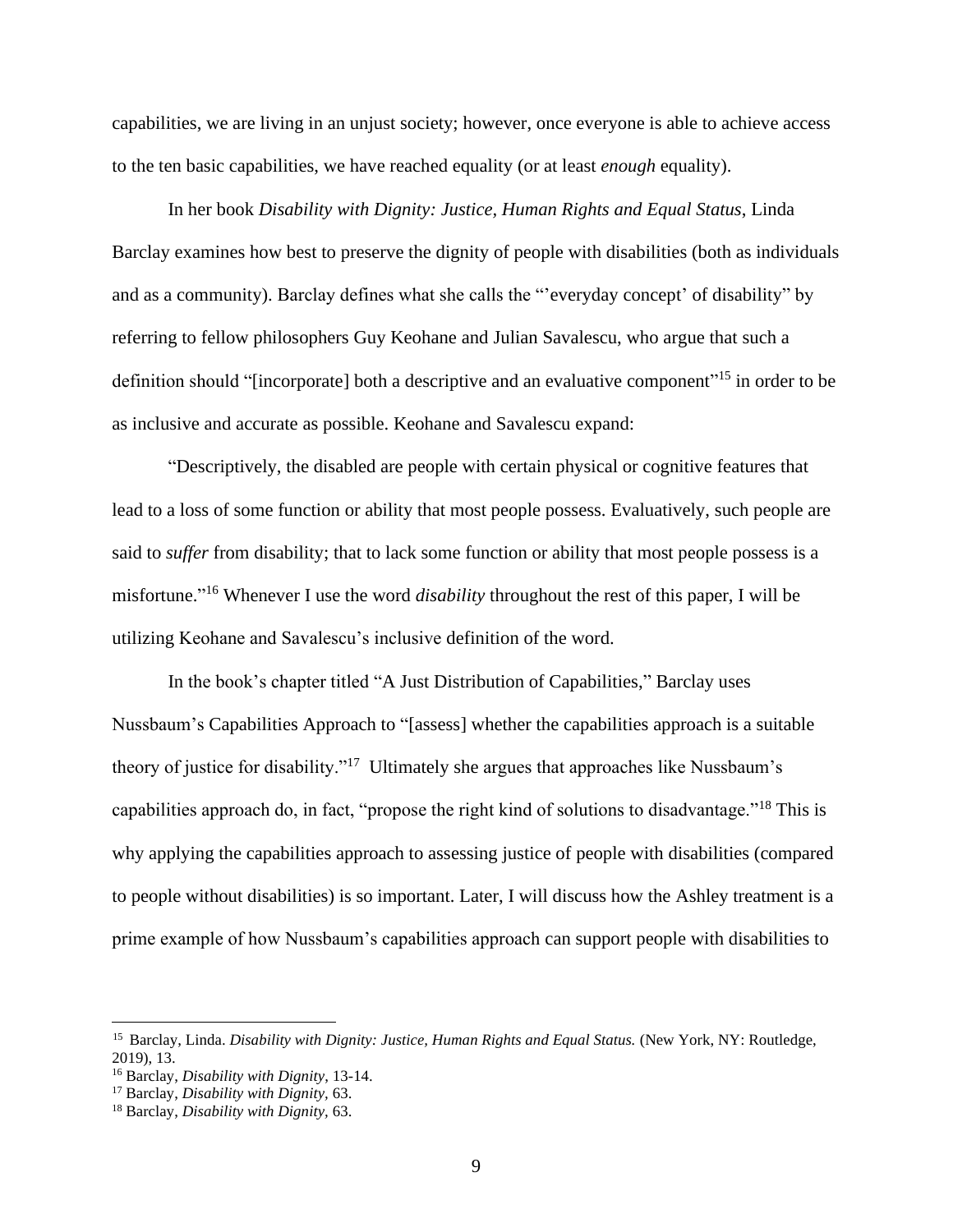uphold dignity and improve quality of life for people with disabilities.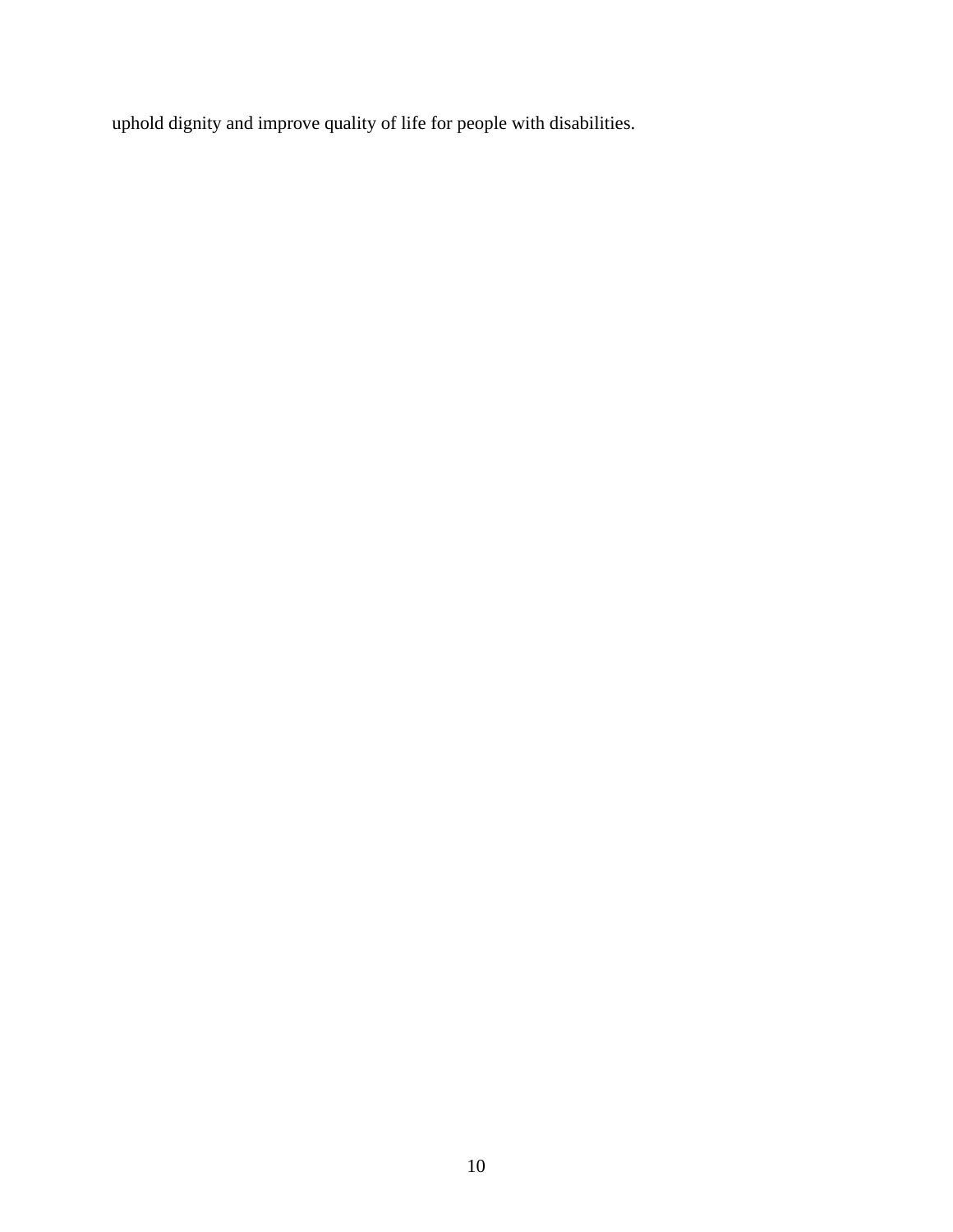#### <span id="page-11-0"></span>III. The Ashley Treatment

To provide background information and context for the two arguments I will present – by Wilfond et al. and Edwards – I will explain who Ashley is, what 'the Ashley treatment' is, and why it was administered.

Ashley was a "severely intellectually and physically disabled child"<sup>19</sup> whose disabilities were a result of her diagnosis of static encephalopathy. Static encephalopathy can be distinguished from progressive encephalopathy, in that with the static (and non-progressive) diagnosis, "although patients may have delayed motor milestones, they do not lose milestones, as they do in a progressive neurologic disorder."<sup>20</sup> However, because of her profound developmental and physical disabilities, Ashley lacked the ability to participate in normal daily activities, since "her disabilities are such that she is unable to walk or talk, or even move herself to change position when lying down."<sup>21</sup> Ashley's parents also cite that "her cognitive ability is similar to that of a 3-month old infant."<sup>22</sup> However, while Ashley's disabilities are incredibly profound, her parents said that she "[enjoys] the lights and sounds of TV, music[,] and the company and embraces of her family."<sup>23</sup> Because of her impairments, Ashley required constant care by her parents which included, but was not limited to, "feeding, dressing, toileting, and mobility assistance."<sup>24</sup>

Ashley's parents began to realize when she was six years old that she began to put on weight rather rapidly and was "showing signs of premature onset of puberty, hence her

<sup>19</sup> Edwards, "The Ashley treatment," 341.

<sup>&</sup>lt;sup>20</sup> "Static Encephalopathy." Case Western Reserve University School of Medicine. Case Western Reserve University, July 17, 2006[. http://casemed.case.edu/clerkships/neurology/NeurLrngObjectives/CP.htm.](http://casemed.case.edu/clerkships/neurology/NeurLrngObjectives/CP.htm) <sup>21</sup> Edwards, "The Ashley treatment," 341.

 $22$  Ibid.

 $23$  Ibid.

 $24$  Ibid.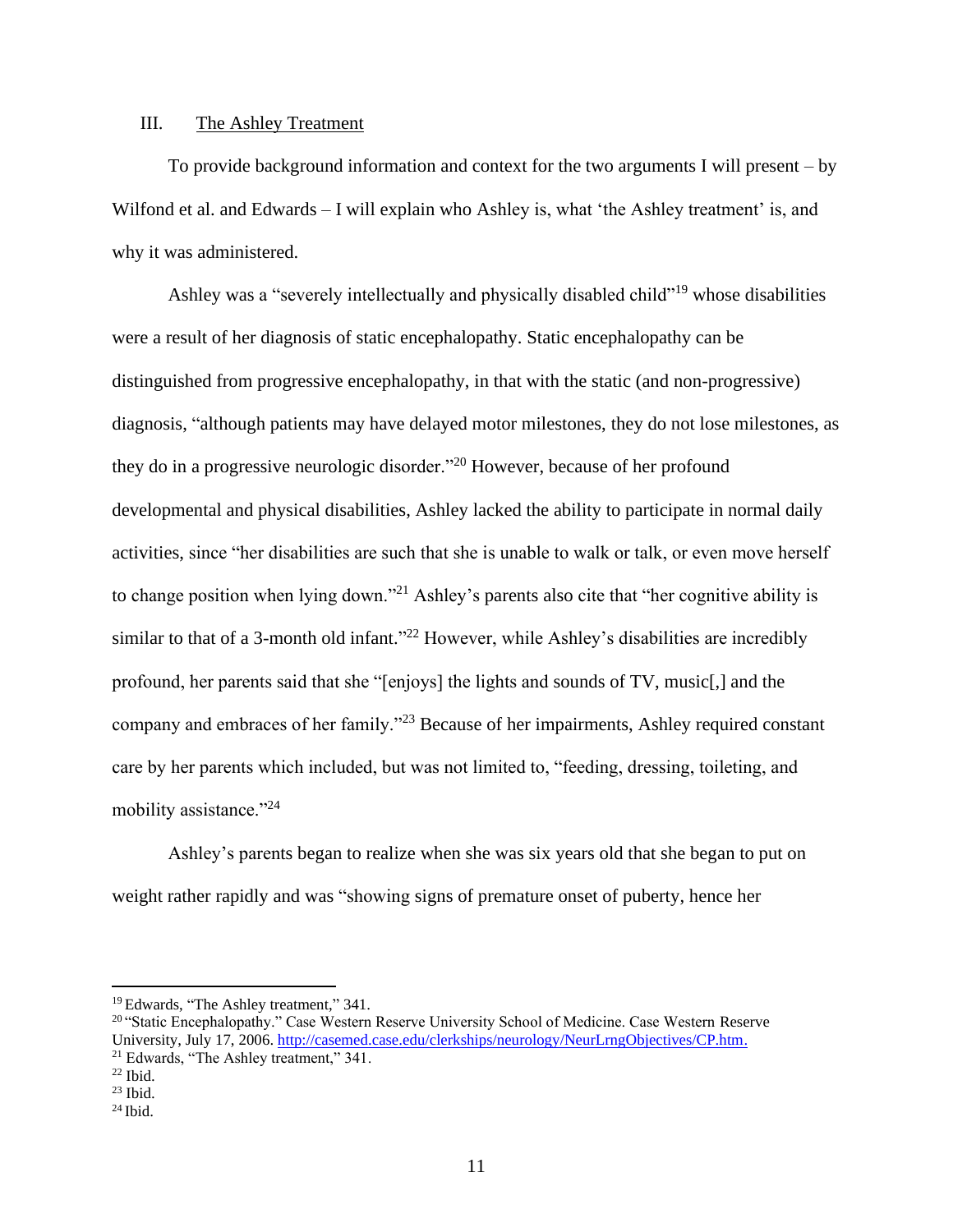secondary sexual characteristics were developing at an early age."<sup>25</sup> As her primary caregivers, Ashley's parents were responsible for moving Ashley, dressing her, feeding her, changing her diapers, and working to ensure the best quality of life for her on a daily basis. As a result of her rapid growth, Ashley's parents began to grow concerned over how they would be able to care for her in the same way if she was much heavier, which would make their everyday duties much more difficult. However, they also believed that if Ashley was smaller and lighter (and did not continue to grow or develop through puberty), her "parents believed… [that participating] in more social and recreational activities"<sup>26</sup> would also be less of a difficulty; since Ashley was believed to have enjoyed such things, her parents wanted to ensure that their child's well-being was maximized.

As a result of their growing concerns, Ashley's parents sought out the opinions of medical professionals at Seattle Children's Hospital<sup>27</sup> in order to discuss potential medical interventions to administer to Ashley. According to Ashley's parents, the sole motivation behind this was to ensure that Ashley has the best quality of life possible. Because Ashley does not have the capacity to understand the medical interventions, or make medical decisions herself, Ashley's parents serve as the proxy decision makers for her. As her parents, they are the people who best support Ashley's autonomy in making medical decisions, since she is unable to do so.

This is a core principle of bioethics, and it is called autonomy. Philosophers Tom Beauchamp and James Childress state that "personal autonomy encompasses, at a minimum, self-rule that is free from both controlling interference by others and from certain limitations

<sup>25</sup> Steven D. Edwards, "The Case of Ashley X." *Clinical Ethics* 6 (2011): pp. 39. https://doi.org/10.1258/ce.2011.011007.

<sup>&</sup>lt;sup>26</sup> Wilfond et al., "Navigating Growth Attenuation," 27.

<sup>27</sup> Wilfond et al., "Navigating Growth Attenuation," 28.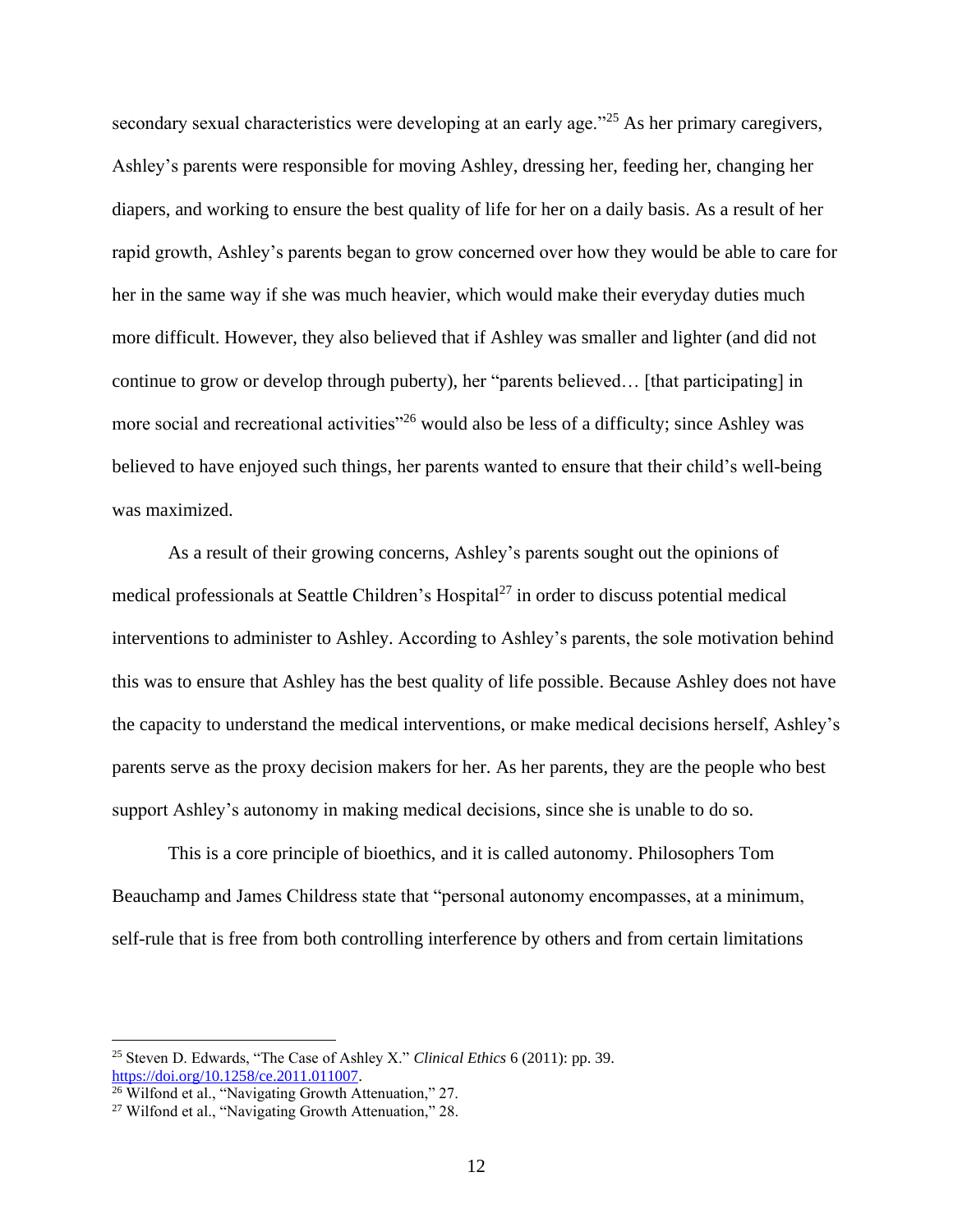such as an inadequate understanding that prevents meaningful choice."<sup>28</sup> In the medical field, or from a healthcare perspective, autonomy is practiced when making decisions about one's own medical care. Patients must always give doctors consent before proceeding with any kind of medical intervention (this includes everything from vaccines, to administering medicine, to more serious procedures like surgeries). And in order to give informed consent, there is a set of boxes that a patient must check off, like being competent to make a decision. According to Beauchamp and Childress, patients "are competent to make a decision if they have the capacity to understand the material information, to make a judgment about this information in light of their values, to intend a certain outcome, and to communicate freely their wishes to caregivers or investigators."<sup>29</sup> To give some quick background, here is a brief summary of informed consent from the National Institutes of Health:

Informed consent is a process in which a health care provider educates a patient about the risks, benefits, and alternatives of a given procedure or intervention. The patient must be competent to make a voluntary decision about whether to undergo the said procedure. Informed consent is both an ethical and legal obligation of medical practitioners in the US and originates from the patient's right to direct what happens to his/her body. Implicit in providing informed consent is an assessment of the patient's understanding, rendering an actual recommendation, and documentation of the process. The Joint Commission requires documentation of all the elements of informed consent "in a form, progress notes or elsewhere in the record." The following are the required elements for documentation of the informed consent discussion: (1) the nature of the procedure, (2) the risks and benefits and the procedure, (3) reasonable alternatives, (4) risks and benefits of alternatives, and (5) assessment of the patient's understanding of elements 1 through  $4^{30}$ 

Unfortunately, because of some individuals states of being, informed consent is not

possible because competency is not possible. Therefore, personal autonomy cannot be carried

<sup>&</sup>lt;sup>28</sup> Beauchamp, Tom L, and James F Childress. "Respect for Autonomy." Principles of Biomedical Ethics, 2009, 99– 114. [https://claremont.illiad.oclc.org/illiad/pdf/556866.pdf.](https://claremont.illiad.oclc.org/illiad/pdf/556866.pdf)

<sup>&</sup>lt;sup>29</sup> Shah, Parth, Imani Thornton, and John E. Hipskind. "Informed Consent." National Center for Biotechnology Information. U.S. National Library of Medicine, March 30, 2020. [https://www.ncbi.nlm.nih.gov/books/NBK430827/.](https://www.ncbi.nlm.nih.gov/books/NBK430827/)

<sup>30</sup> Ibid.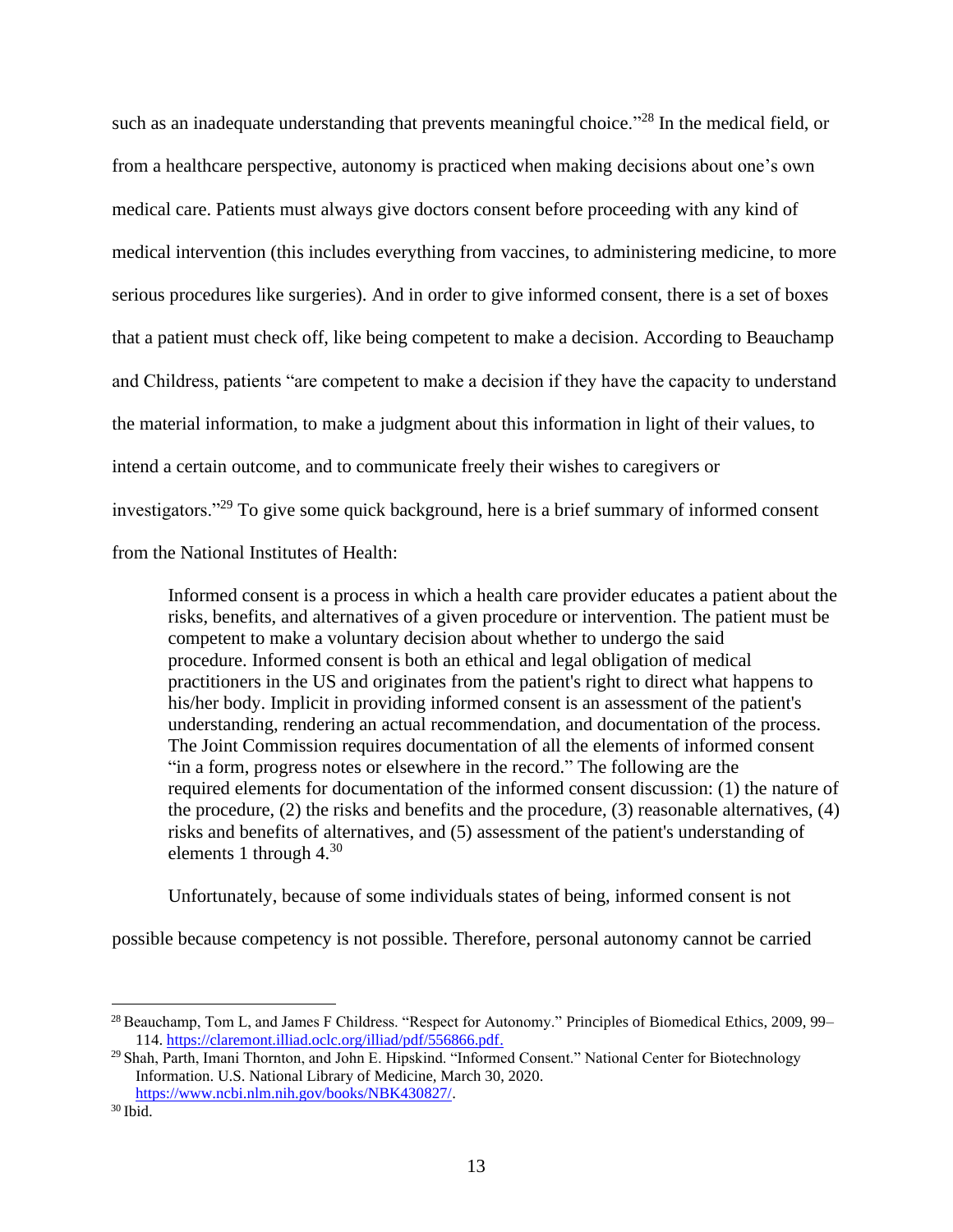through as it would in a perfect-world setting, and Ashley is a prime example of this. However, there are still ways to respect and uphold Ashley's autonomy even though she is unable to make her own medical decisions. Beauchamp and Childress state that "mental incapacitation limits the autonomy of a severely retarded person,"<sup>31</sup> but that proxy decision makers who can make medical decisions in the best interest of individuals can also respect individuals' autonomy (even if they are not themselves making a decision about their own bodies). And, in fact, this is more common than you may think: children under the age of eighteen are not, under law, deemed competent enough to give valid consent or make their own medical decisions. Therefore, more often than not, it is the patient's parents who act as their proxy decision makers to make an informed decision and give consent to act in their best interest. Of course, if there is a case where doctors sense that the proxy decision makers are not acting in the best interest of the patient, doctors have the ability to judge the situation and ask the court to rule the decision.

Ultimately, in an effort to uphold Ashley's personal autonomy and to maximize her quality of life and well-being, her parents made the medical decision to administer the medical intervention that has since been dubbed 'the Ashley treatment.' This consisted of "a hysterectomy, the removal of 'breast buds' to prohibit growth of breasts [,] and treatment with high doses of oestrogen<sup>"32</sup> "to reduce her final height"<sup>33</sup> from "a predicted five feet four inches to approximately four feet six inches."<sup>34</sup>

Ashley's parents' claim that their decision was strongly aligned with their vision for a better quality of life for their daughter: a life where she could be present in family activities, and

<sup>&</sup>lt;sup>31</sup> Beauchamp and Childress, "Respect for Autonomy," 54.

<sup>&</sup>lt;sup>32</sup> Edwards, "The Ashley treatment," 341.

<sup>&</sup>lt;sup>33</sup> Wilfond et al., "Navigating Growth Attenuation," 27.

<sup>34</sup> Ibid.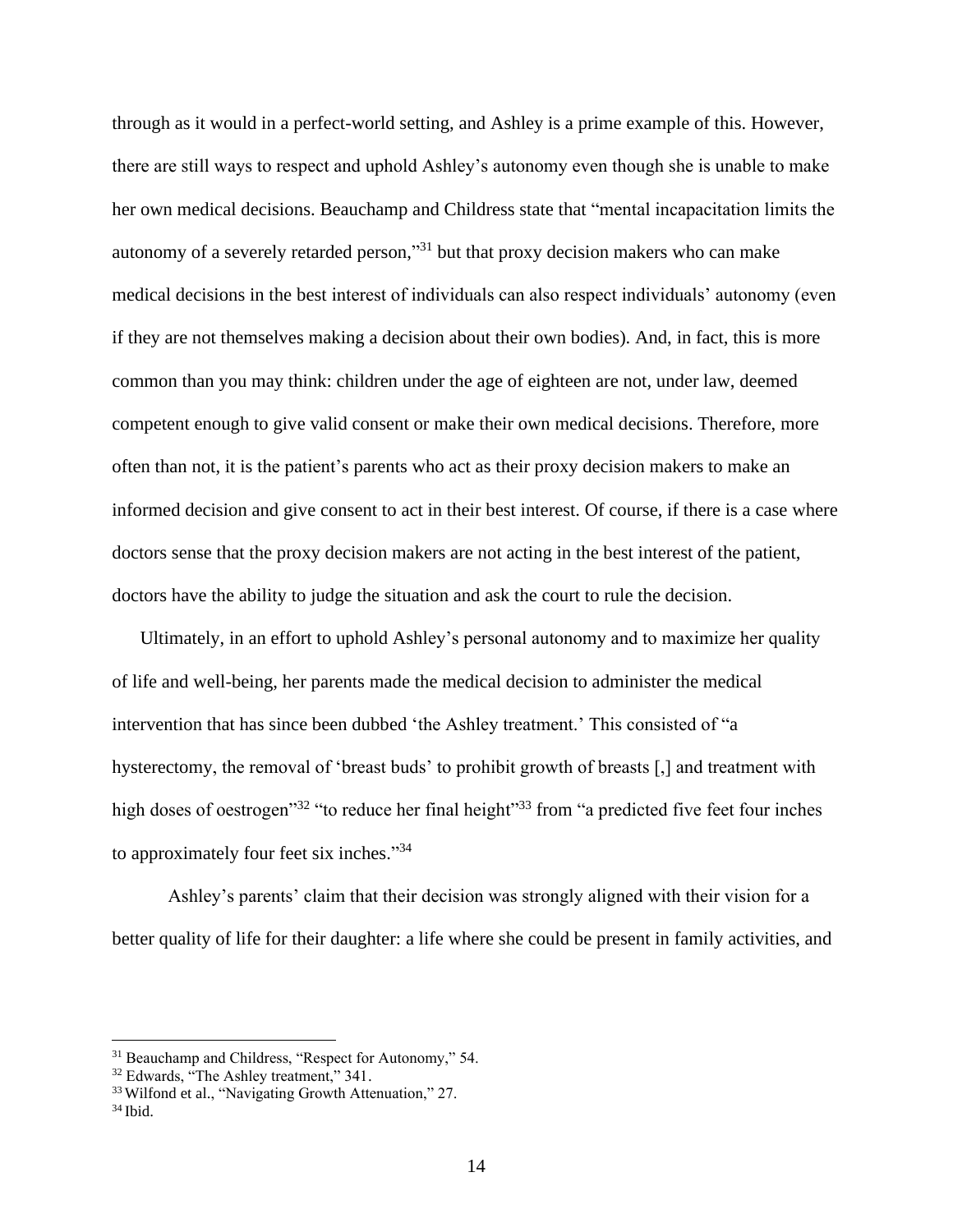to also "participate in more social and recreational activities"<sup>35</sup> outside of the home, like sledding in the snow or going down a slide at the playground. In addition, Ashley's growth attenuation would assist her parent's in "routine activities like dressing [her] and changing [her] diapers."<sup>36</sup> While the entire treatment (cited earlier) is referred to as the "Ashley Treatment,"<sup>37</sup> Wilfond et al. focus their argument on assessing the ethicality of only the first step of the treatment, which was administering the estrogen patches.

Ashley's case gained widespread media attention after its inception and publicity following a published blog post by Ashley's parents. The public weighed in with various opinions about the moral permissibility of the treatment, and the argument amongst medical professionals, ethics boards, and philosophers continues to this day. Wilfond et al.'s article presents the majority opinion of "a twenty-person working group [who] convened to discuss the ethical and policy considerations of… 'growth attenuation,' and if possible to develop practical guidance for health professionals."<sup>38</sup> The group was diverse, and consisted of medical professionals; members of the disabled community; and impartial spectators with individual, varying opinions of their own.

<sup>35</sup> Wilfond et al., "Navigating Growth Attenuation,"27.

<sup>36</sup> Ibid.

 $37$  Ibid.

 $38$  Ibid.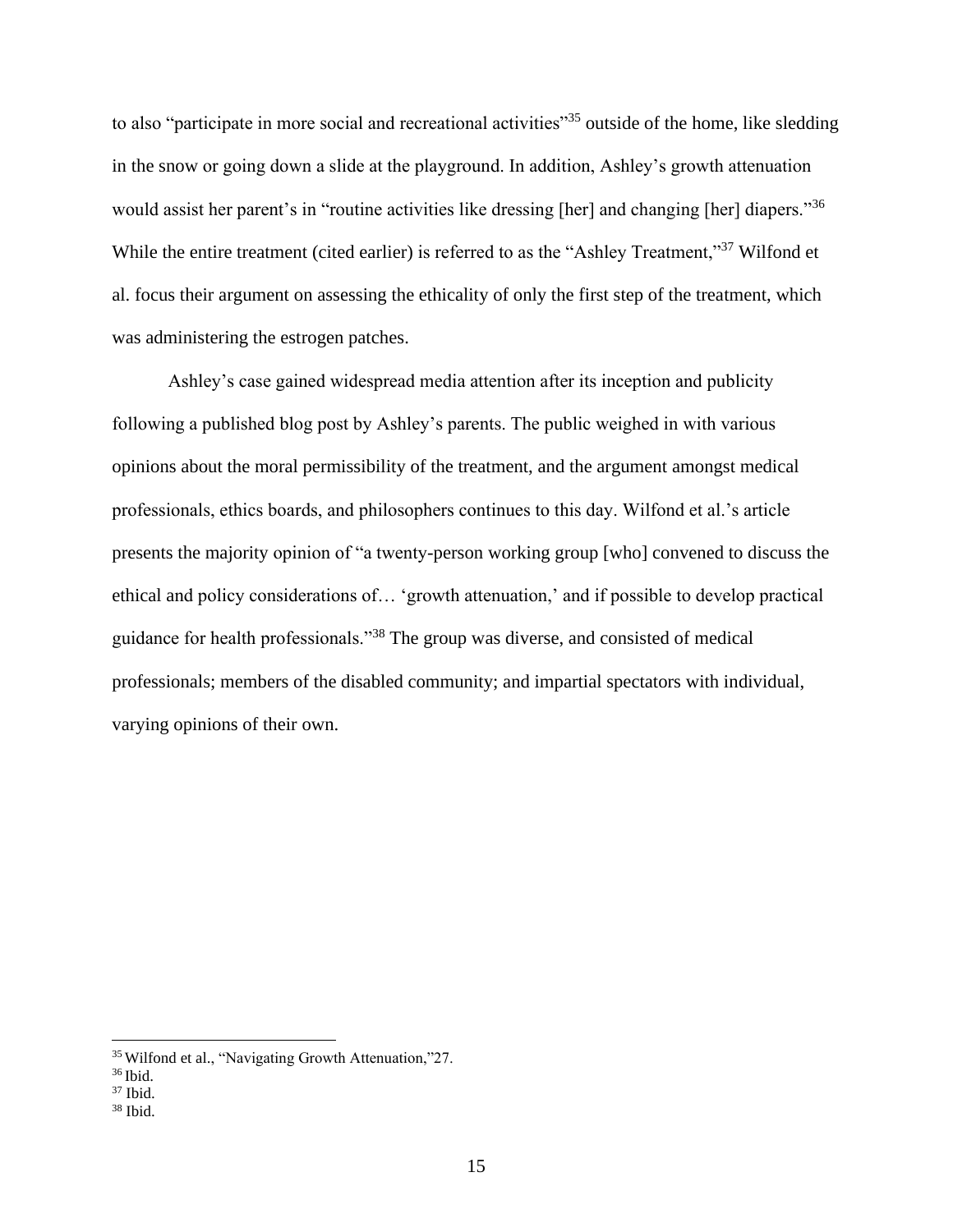#### <span id="page-16-0"></span>IV. Wilfond et al. and Growth Attenuation

"Navigating Growth Attenuation in Children with Profound Disabilities" by Benjamin Wilfond and Paul Miller is a bioethics article which analyzes the Ashley treatment and its moral permissibility. To provide context, I will begin this section by explaining what Wilfond et al.'s argument is, then examine which pro tanto principles are in conflict with one another, and which should take precedence after reasoning through them.

The authors then assert that some people believe – and as parents, raise their kids to believe – that we should "accept our... bodies as they are,"<sup>39</sup> while others believe – and as parents, raise their kids to believe – in "the moral importance of shaping our… bodies to advance our… interests."<sup>40</sup> Ashley's parents chose to pursue the latter option, given their circumstances. However, Wilfond et al. argue that for parents of children with profound developmental disabilities, it is exponentially more difficult to decide what to believe in this realm, and what to teach their children to believe. When there are options available to alter your child's body in order to increase their quality of life, what is a parent supposed to choose? It must also be noted that there exist many parents – like Ashley's – who themselves do not have disabilities, and therefore cannot exactly understand what it is like to live with them. Some may argue that this is an unfair judgement for able-bodied people to make on behalf of people with disabilities (as their proxy decision makers). However, Wilfond et al. argue that as a society, we should be more understanding of parents of children with profound disabilities, and that they should have the right to choose what is best for their children in the realm of what is best for their family, in the case that it is the parents who are the people who have raised their children for the entirety of their lives. From this experience, parents do, Wilfond et al. assert, have an understanding of what

 $39$  Ibid.

 $40$  Ibid.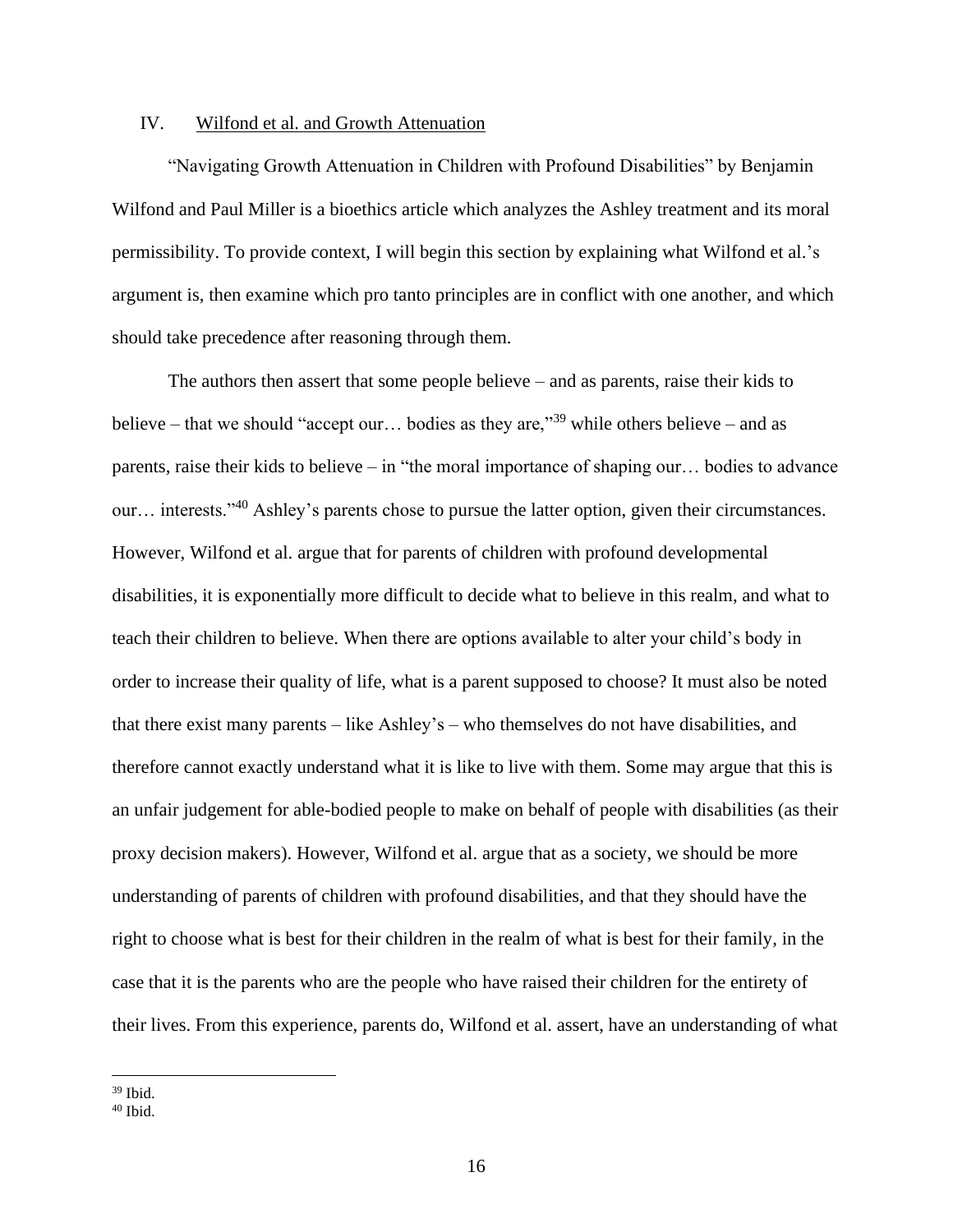is in the best interest of their children.

Next, Wilfond et al. believe that children with profound disabilities face more familial and social barriers in society than children without, partially due to the limits they face as their bodies grow, which makes their parents' efforts to help them participate in familial and social activities all the more difficult [due to their fully-grown adult size]. According to Martha Nussbaum's capabilities approach, children who have the capability to play – which can be defined as "being able to laugh, to play, [and] to enjoy recreational activities,"<sup>41</sup> and which Nussbaum lists as one of the central ten capabilities necessary to live – will live a more "dignified or minimally flourishing life."<sup>42</sup> Living a life of dignity, according to Nussbaum, is directly correlated to a greater quality of life by having access to more capabilities, which ideally leads to increased functionings of those capabilities.

In the case of Ashley, growth attenuation ultimately "[reduced] the child's final adult height from a predicted five feet four inches to approximately four feet six inches."<sup>43</sup> The connection between administering estrogen and increased capabilities lies in the caregivers (whether it be parents, guardians, or others) who are the intermediaries for children with PDDs to achieve these functionings. Growth attenuation can help these caregivers "lift and move [the child] more easily."<sup>44</sup> Therefore, Wilfond et al. argue, children who are administered estrogen patches in order to fulfill the growth attenuation intervention – as is shown in the Ashley treatment –are more likely to be able to engage in familial and social activities with their families and friends, thus leading to increased capabilities, which therefore increases their quality of life.

Ultimately, Wilfond et al. conclude that while it should only be administered to in

<sup>41</sup> Nussbaum, "Capabilities," 34.

<sup>42</sup> Nussbaum, "Capabilities," 32.

<sup>43</sup> Wilfond et al., "Navigating Growth Attenuation," 27.

 $44$  Ibid.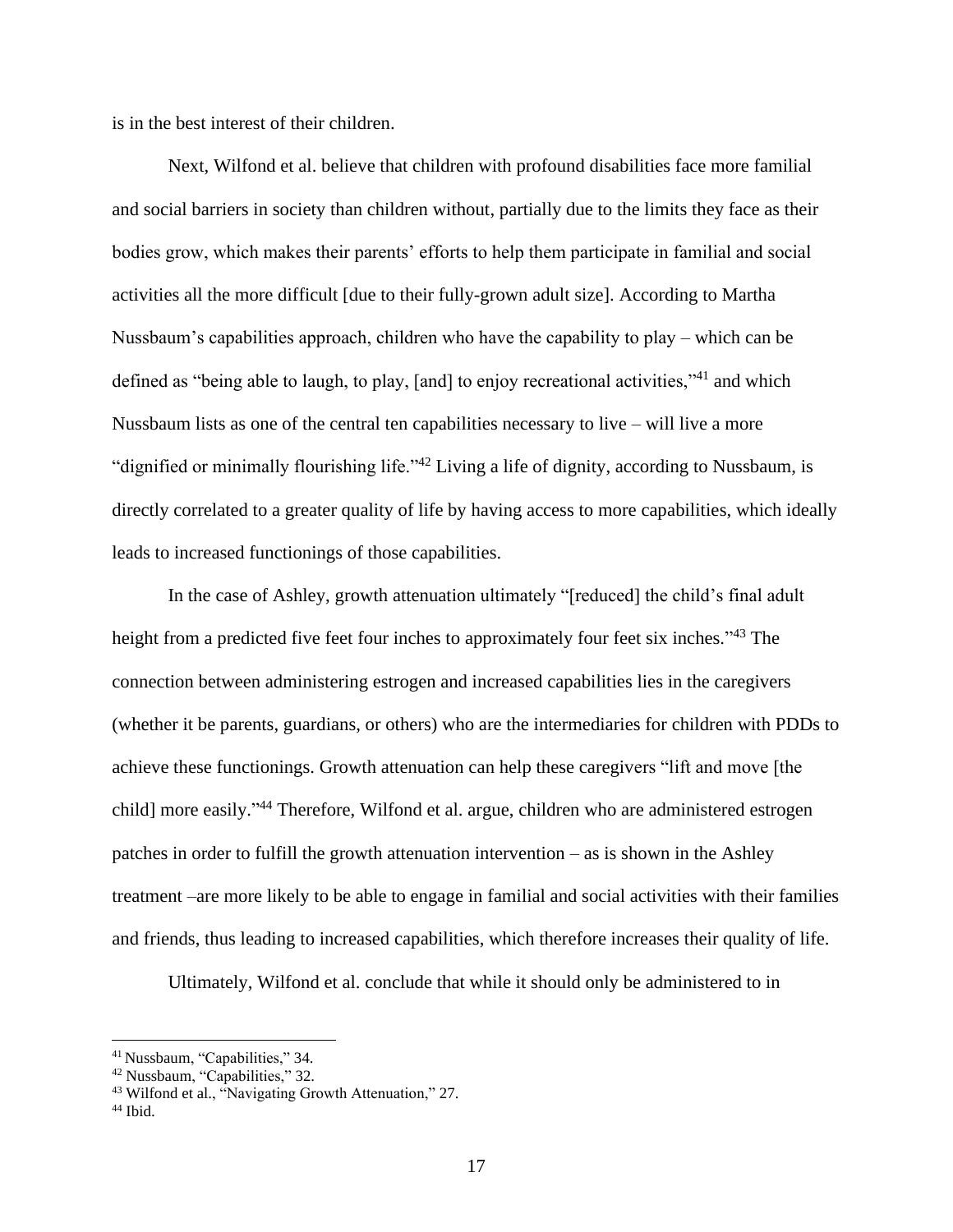children with profound developmental disabilities, "growth attenuation [like in the Ashley treatment] can be morally permissible under specific conditions and after thorough consideration."<sup>45</sup> The authors justify this by citing that "parents of children with profound developmental disabilities face a complicated set of challenges and should be afforded respect and considerable deference in making the complex and difficult decisions unique to their child's care." 46

Now that I have laid out Wilfond et al.'s argument, I will next analyze which pro tanto principles are conflicting in their article.

According to Alex Rajczi, professor of philosophy at Claremont McKenna College, pro tanto principles are "principles that tell us that we have strong reasons to do something, even though there might be circumstances where those reasons are outweighed or overridden by competing moral considerations."<sup>47</sup> For example, most people place importance on the pro tanto principle of being honest, or of telling the truth. Generally, pro tanto principles are morally charged; however, because as humans we are all inherently different and therefore have different sets of morals, what happens when there are multiple pro tanto considerations at play? As Rajczi describes, "ethical controversies often arise when two or more pro tanto principles pull us in different directions."<sup>4849</sup>

When reasoning through pro tanto principles, taking various important attributes of each principle into deep consideration is necessary. Rajczi describes a few main ideas to take into account when reasoning through these principles and making a decision about which ones take precedence over others. The first is "the degree of harm that will result from acting or not acting on each obligation."<sup>50</sup> Next, Rajczi cites the "number of people harmed"<sup>51</sup> as well as "mitigation" of harm $[-$  that is, whether the harm to the people involved can be mitigated."<sup>52</sup>

<sup>45</sup> Wilfond et al., "Navigating Growth Attenuation," 29.

 $46$  Ibid.

<sup>47</sup> Rajczi, "Conflicts Between Pro Tanto Principles," 1.

 $48$  Ibid.

<sup>49</sup> Allison Hill, "The Importance of Dignity: How Does it Affect Individuals with Severe Cognitive Disabilities?" (Phil186 Essay, Claremont McKenna College, 2019).

<sup>50</sup> Rajczi, "Conflicts Between Pro Tanto Principles," 3.

<sup>51</sup> Rajczi, "Conflicts Between Pro Tanto Principles," 4.

 $52$  Ibid.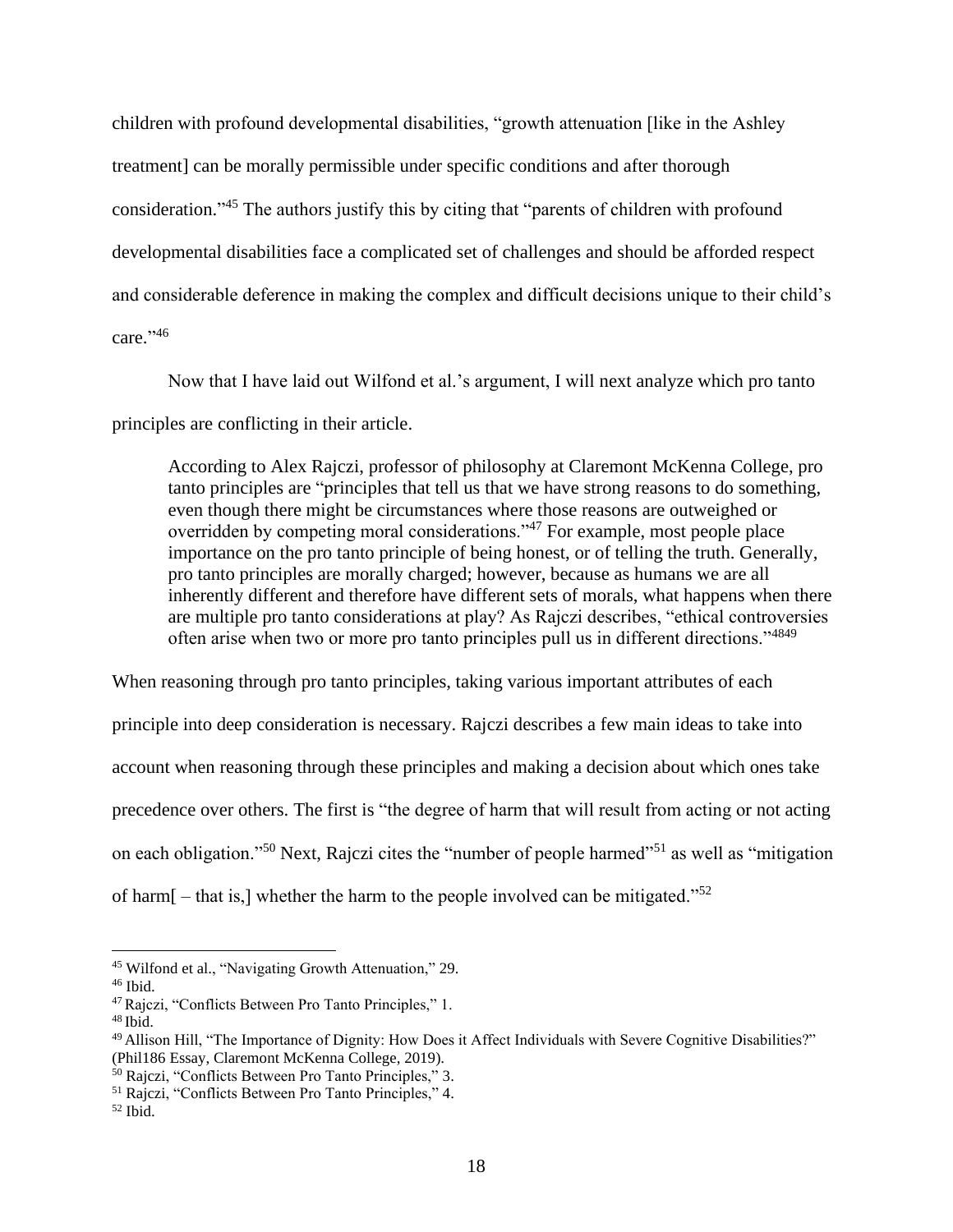The first pro tanto principle that is at play in the Wilfond et al. argument is the moral obligation that we have as a society (and as humans in general) to value every human being equally. This includes children with profound developmental disabilities, and Wilfond et al. cite that they "are concerned that many people and institutions in society do not positively value people with profound developmental disabilities<sup> $153$ </sup> – that is, they do not believe that everyone treats these people with the same dignity and respect (or simply, equally) as they would anyone else without a disability. However, this is a tricky idea to implement, because there are many differences between people with profound disabilities – especially children – and people without. Some I discussed earlier in this chapter, like if people with such profound cognitive disabilities cannot be deemed competent enough to give informed consent about their own medical decisions. The issue here is that if we value every human equally, we fail to adjust for these large differences (e.g. disabilities). Would it be valuing every human equally to impose a universal government-funded education system that fails to provide resources for children with special needs or learning disabilities, because everyone should be given the same, equal resources? No; that would not be treating, nor valuing, every human being equally. Instead, it would be catering to the majority, or to the people without the need for such resources. Therefore, it is also important to take into account Ashley's case, and distinguish that administering growth attenuation to a child without a profound developmental disability is *not* considered equal treatment to administering the same treatment to a child such as Ashley. However, it *does* result in valuing Ashley similarly to other non-disabled children, as the Ashley treatment adjusts for inequalities by helping bring Ashley's quality of life up to a more equal level [to her peers]. This is why applying Nussbaum's capabilities approach is so important; because if we view equality

<sup>53</sup> Wilfond et al., "Navigating Growth Attenuation," 28.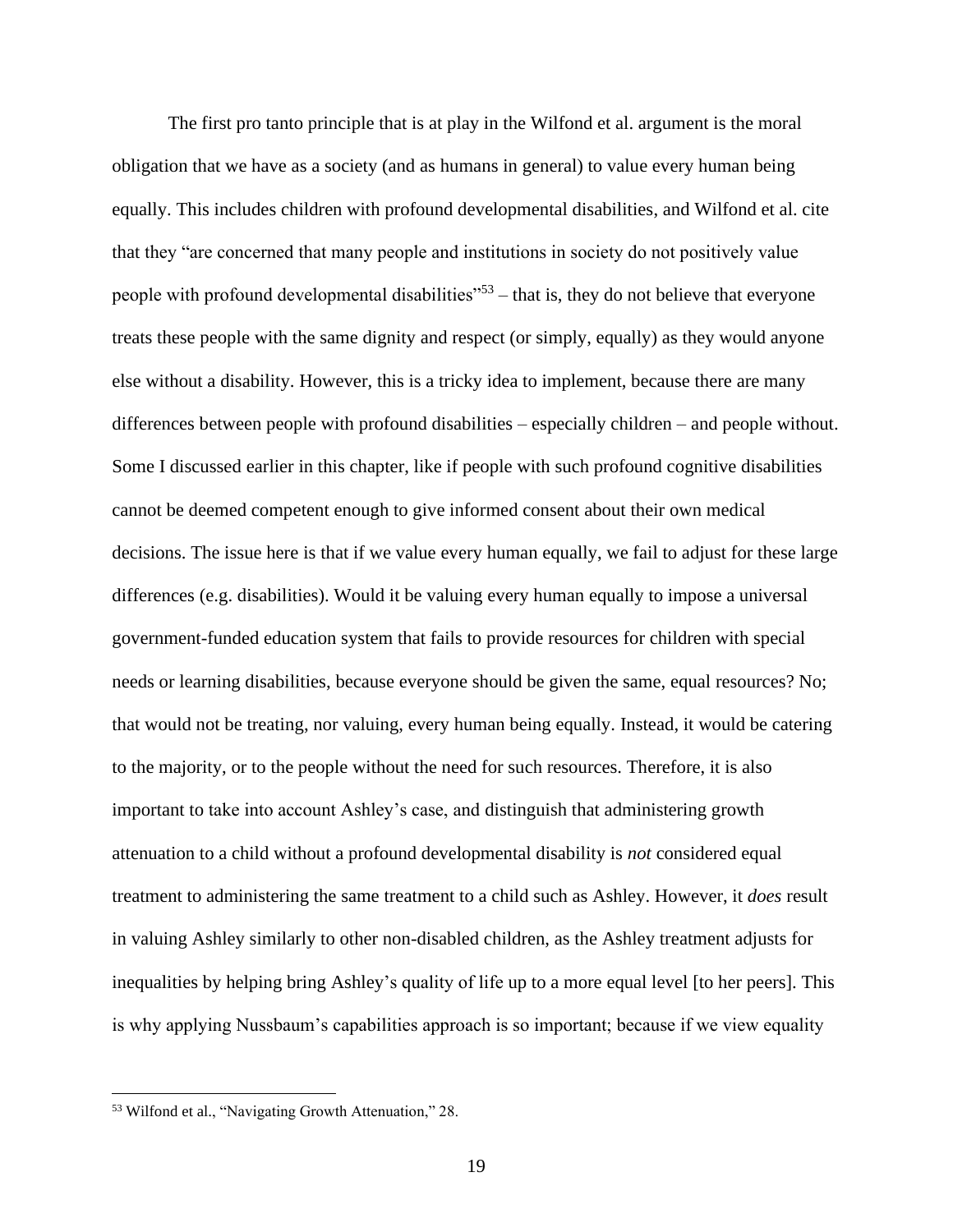through the lens of access to basic capabilities, it can be easier to understand how we can work to get people with disabilities to a similar quality of life as people without disabilities.

The next two competing pro tanto principles at odds in Wilfond et al.'s argument are: (1) "the moral importance of learning to accept our (and our children's) bodies as they are"<sup>54</sup> and (2) "the moral importance of shaping our (and our children's) bodies to advance our (and their) interests." <sup>55</sup> In the case of Ashley, her parents chose the latter, but not for reasons rooted in vain. Many others have engaged in this debate as well and posited their opinions as to which pro tanto principle here should take precedence; probably as a result of Ashley's case gaining so much public attention. For example, Wilfond et al. cite some people's "concerns about growth attenuation's adverse impact on… the disability community's progress in overcoming societal challenges." <sup>56</sup> That is, growth attenuation being a way that shaping one's body can advance one's own interest.

Let us break down these competing principles by giving a different kind of example, which does the exact opposite of growth attenuation. It is a medical intervention called growth hormone (GH) therapy, which delivers shots of testosterone to "children with GH deficiency and others with very short stature."<sup>57</sup> GH "rises during childhood, peaks during puberty, and declines from middle age onward,"<sup>58</sup> so it is easiest and most effective to initiate GH therapy in children and adolescents, since it "stimulates the growth of bone and cartilage."<sup>59</sup> What this intervention primarily works to achieve is increasing final adult growth height. While sometimes GH therapy

<sup>54</sup> Wilfond et al., "Navigating Growth Attenuation," 29.

<sup>55</sup> Wilfond et al., "Navigating Growth Attenuation," 29.

<sup>56</sup> Wilfond et al., "Navigating Growth Attenuation," 29.

<sup>57</sup> "Growth Hormone, Athletic Performance, and Aging." Harvard Health Publishing: Harvard Medical School, Harvard, May 2010[, www.health.harvard.edu/diseases-and-conditions/growth-hormone-athletic-performance-and](http://www.health.harvard.edu/diseases-and-conditions/growth-hormone-athletic-performance-and-aging)[aging.](http://www.health.harvard.edu/diseases-and-conditions/growth-hormone-athletic-performance-and-aging) <sup>58</sup> Ibid.

<sup>59</sup> Ibid.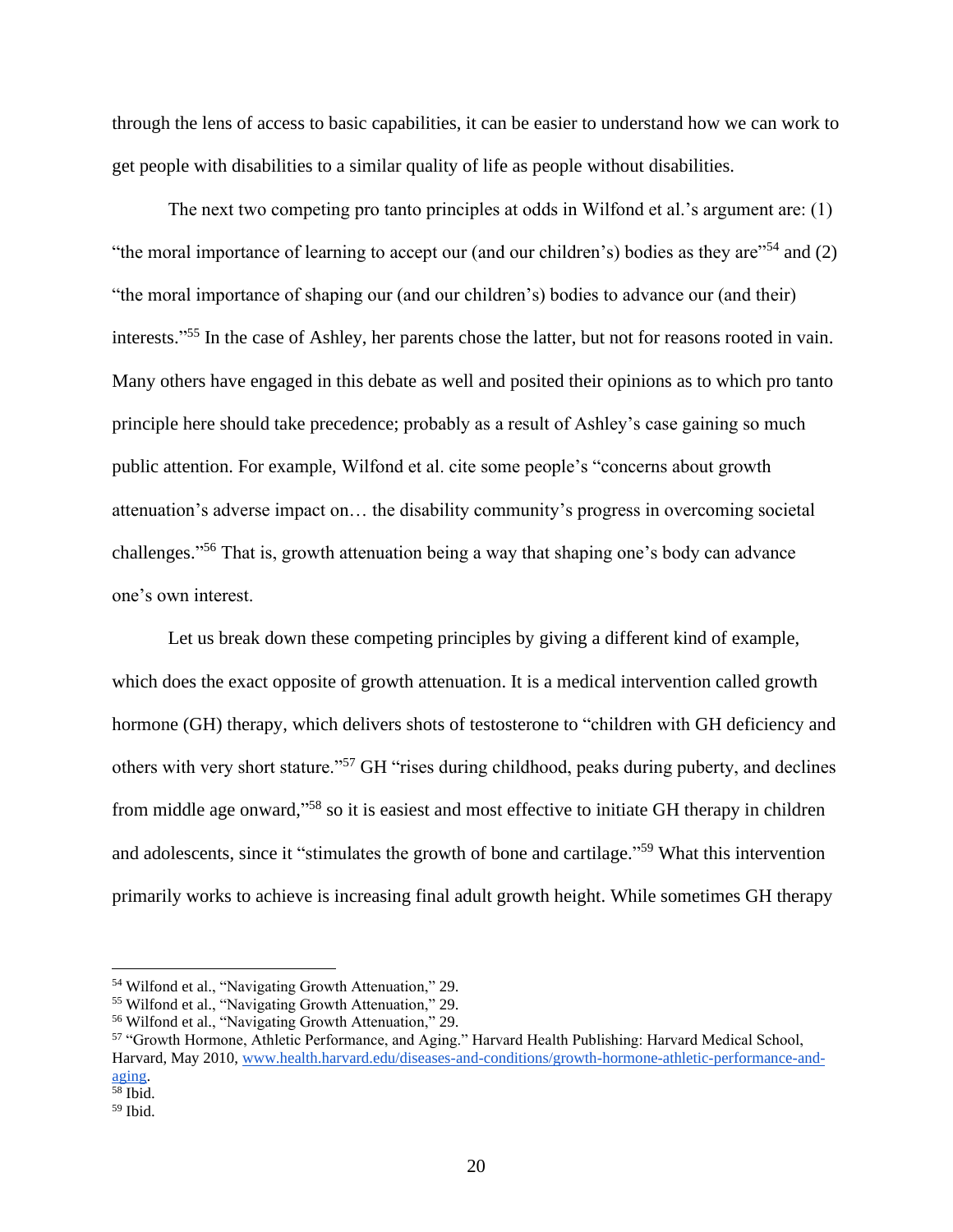is administered to children with other underlying or accompanying health issues, there are also those who use GH therapy solely to get their height up to scale with their peers. In this case, it seems as though the former pro tanto principle should take precedence. What is wrong with being below average height, if that person is not diagnosed with dwarfism – which, in addition to being a person of short stature, you also are subject to a wide array of accompanying health problems, which GH therapy can help mitigate – and that person's parents simply want to administer the medical intervention in order for their child to fit in with their peers? This solution seems relevant, but does not really fall under the principle of accepting one's body as it is, nor does it fall under the principle of modifying one's body to advance their own interests, because the interests here are unclear. However, this is a common situation that is compared to growth attenuation. Therefore, in the case of Ashley, the reasons to modify her body are much clearer than with GH therapy: to increase her capabilities and therefore her quality of life, and for her parents to be able to more easily take care of her in order for Ashley to maintain her presence in familial and recreational activities. Because the harms of growth attenuation are slim after the initial intervention, the persons harmed are one in this case: Ashley. The degree of harm is also small, since the treatment would be only benefiting Ashley by decreasing her discomfort that would have been associated with puberty and growing.

This concern brings up another set of competing pro tanto considerations: a) the potential adverse impacts on Ashley individually versus b) the impacts of the disabled community as a whole. While it is clear that the relatively immediate effects of growth attenuation – specifically the Ashley treatment – are a shorter final adult height and the discontinuation of puberty, there did not exist extensive research on the lasting effects and implications of such an intervention at the time it was administered. This poses a significant risk to Ashley as an individual, and the

21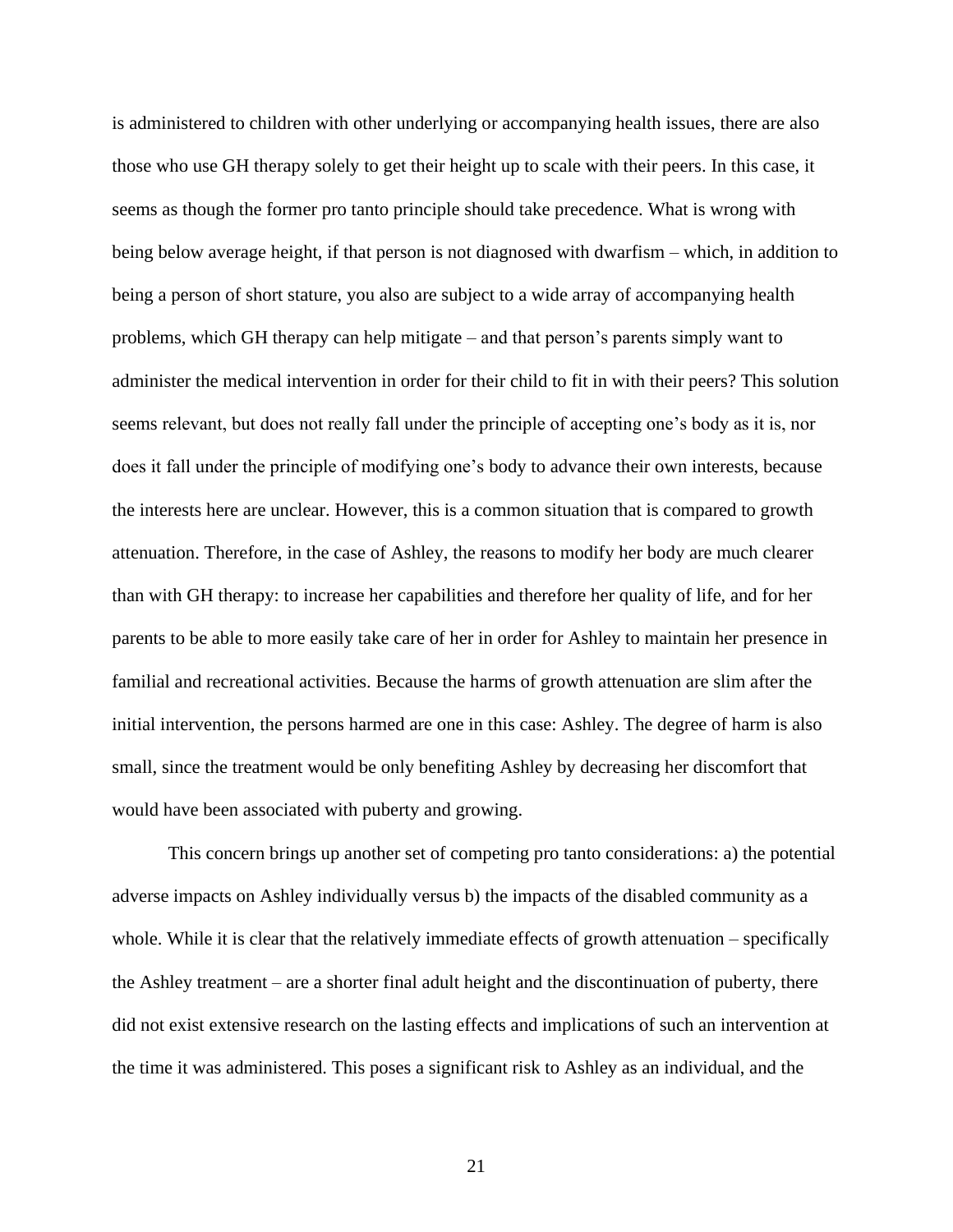implications for her health and well-being down the line. In addition, the mitigation of harm would be very difficult since the treatment would have already be implemented years prior. While it would essentially only be one individual harmed if Ashley were in fact, to face harms from the treatment, the second consideration is the potential adverse impacts on the disabled community as a whole. The pro tanto consideration at play, therefore, would be preserving the disabled community's progress in bodily acceptance and "overcoming societal challenges."<sup>60</sup> Since this is a large group of people who have worked tirelessly for years to establish themselves as worthy and equal in society, there is a fair degree of harm associated with interfering with a disabled person's natural growth patterns and puberty in order to advance the interests of her caretakers. This is exactly the case with the Ashley treatment. Ashley's parents are not only two non-disabled people who made a life-altering decision on behalf of their daughter, but they also went against the principles that people with disabilities have worked so long to prove to society: that all bodies are okay as is and deserve respect. However, an important point that Wilfond et al. posit is their belief that "parents of children with profound developmental disabilities face a complicated set of challenges and should be afforded respect and considerable deference in making the complex and difficult decisions unique to their children's care."<sup>61</sup> In this respect, I think that the pro tanto principle of valuing Ashley as an individual should take precedence over the disabled community as a whole.

Through the medical intervention that is the Ashley treatment, Ashley obtains more capabilities to function in ways that make her distinctly human (recall: Nussbaum's list of ten basic capabilities in Section II). Among this list is her ability to "participate in more social and

<sup>60</sup> Wilfond et al., "Navigating Growth Attenuation," 29.

 $61$  Ibid.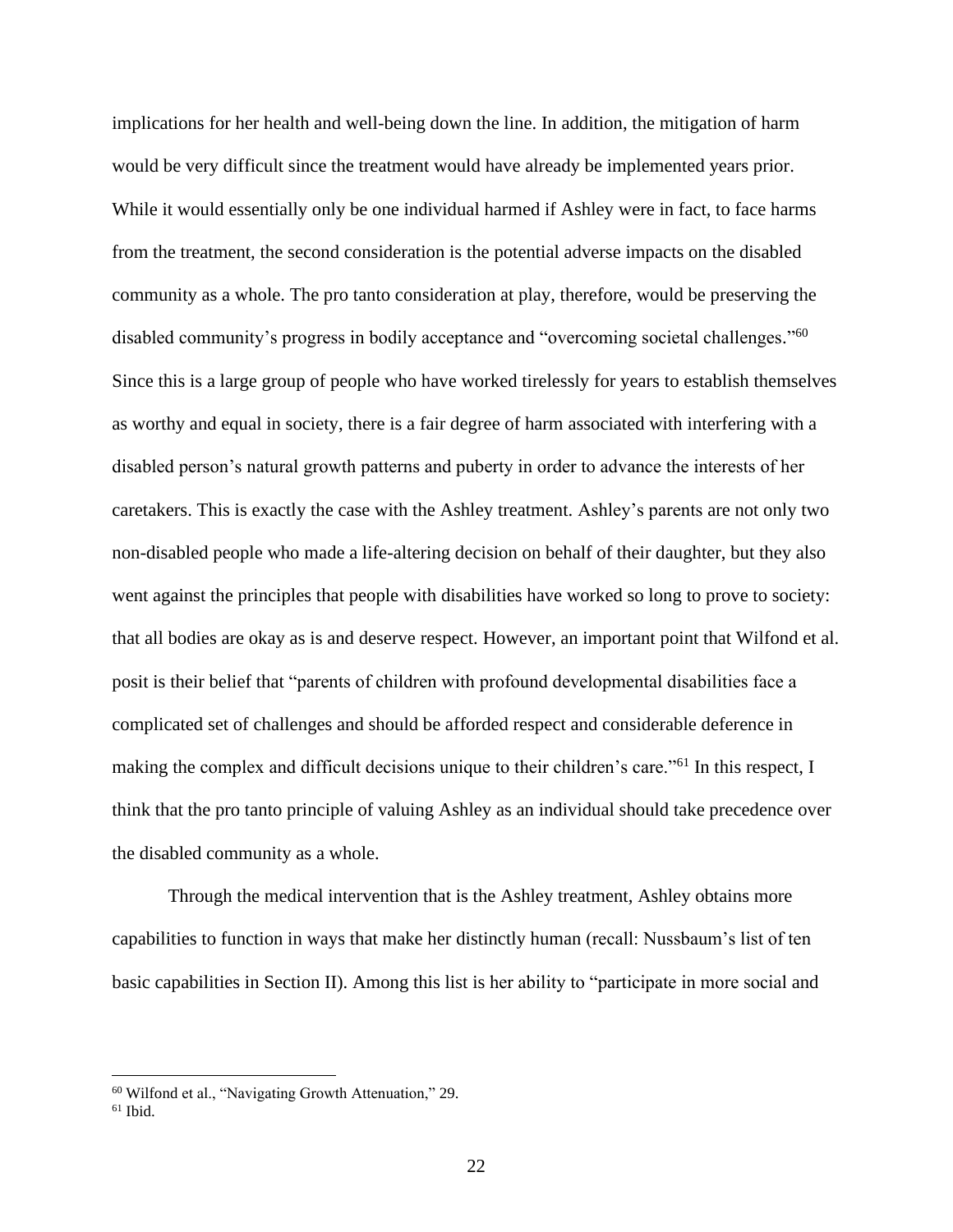recreational activities,"<sup>62</sup> which is an example of play. According to Nussbaum's capabilities approach, children who have access to the capability of play -- which can be defined as "being able to laugh, to play, [and] to enjoy recreational activities,"<sup>63</sup> and which Nussbaum lists as one of the central ten capabilities necessary to live -- will live a more "dignified or minimally flourishing life."<sup>64</sup>

Ashley's treatment resulted in her growth attenuation, which ended up being ten inches shorter than her predicted final adult height. Because Ashley has profound developmental disabilities, her shorter height aided her parents (who, in this case, are also her caregivers) in "[lifting and moving Ashley] more easily."<sup>65</sup> Therefore, as a child who received growth attenuation treatment, Ashley was more likely to be able to engage in in familial and social activities with their families and friends. From Nussbaum's definition of play, this result leads to access to increased capabilities in the sphere of "play," which increases quality of life.

<sup>62</sup> Wilfond et al., "Navigating Growth Attenuation," 27.

<sup>63</sup> Nussbaum, "Capabilities," 34.

<sup>&</sup>lt;sup>64</sup> Nussbaum, "Capabilities," 32.

<sup>65</sup> Wilfond et al., "Navigating Growth Attenuation," 27.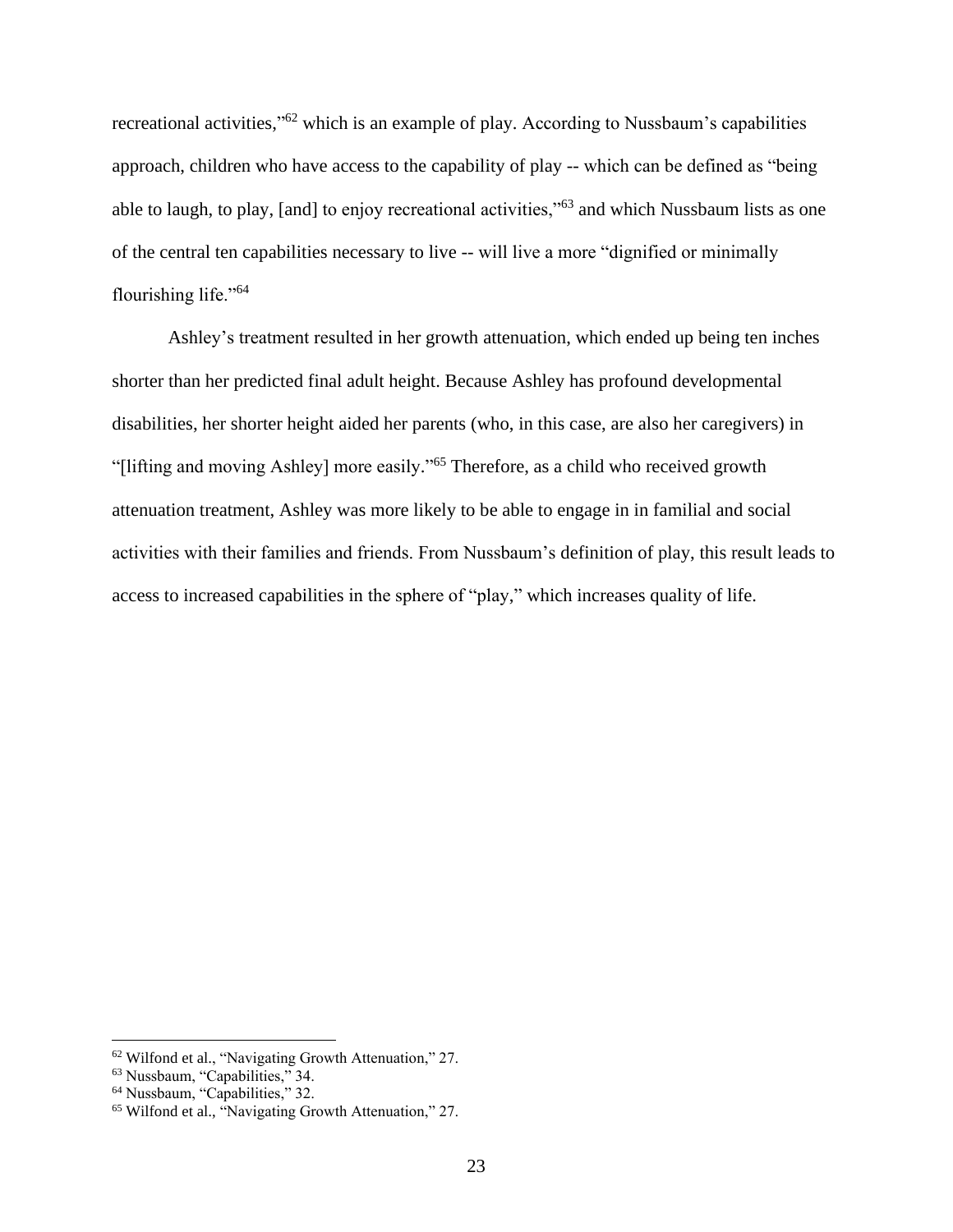# <span id="page-24-0"></span>V. S D Edwards' Potential Objections to the Ashley Treatment

Edwards lays out "five main objections raised against the Ashley treatment," and ultimately responds to each objection with reasoning through why each objection does not stand. In this section of the paper, however, I will focus on the counterarguments he posits to the moral permissibility of the Ashley treatment, and how his argument develops to form a conclusion.

The first reason Edwards presents as to why the Ashley treatment is not morally permissible is the "violation of Ashley's rights [that] occurred, either her rights to bodily integrity or her rights to develop normally." <sup>66</sup> Recall that since Ashley was not capacitated and therefore unable to give informed consent for her own medical decisions, her parents were left to be her proxy decision maker. While this is a normal practice in the medical field, and is generally upheld well, since families tend to have a good idea of what the patient might want, this was not the case for Ashley. Her parents made a decision to radically change her body, past the point of return, against its natural trajectory. "Furthermore, this [was done] without her consent,"<sup>67</sup> which directly violates one of Ashley's rights cited in the *Convention on the Protection and Promotion of the Rights and Dignity of Persons with Disabilities*, that "every person with disabilities has a right to respect for his or her physical and mental integrity on an equal basis with others."<sup>68</sup> By removing her breast buds, performing a hysterectomy at the age of six, and administering estrogen in order to stunt her growth, Ashley's right to physical integrity "has plainly been violated,"<sup>69</sup> Edwards argues.

The next two objections that Edwards postulates are: a) that "the treatment involves using Ashley as a mere means to the ends of the parents; in other words that they were the main

<sup>66</sup> Edwards, "Ashley X," 40.

<sup>67</sup> Edwards, "The Ashley treatment," 342.

 $68$  Ibid.

 $69$  Ibid.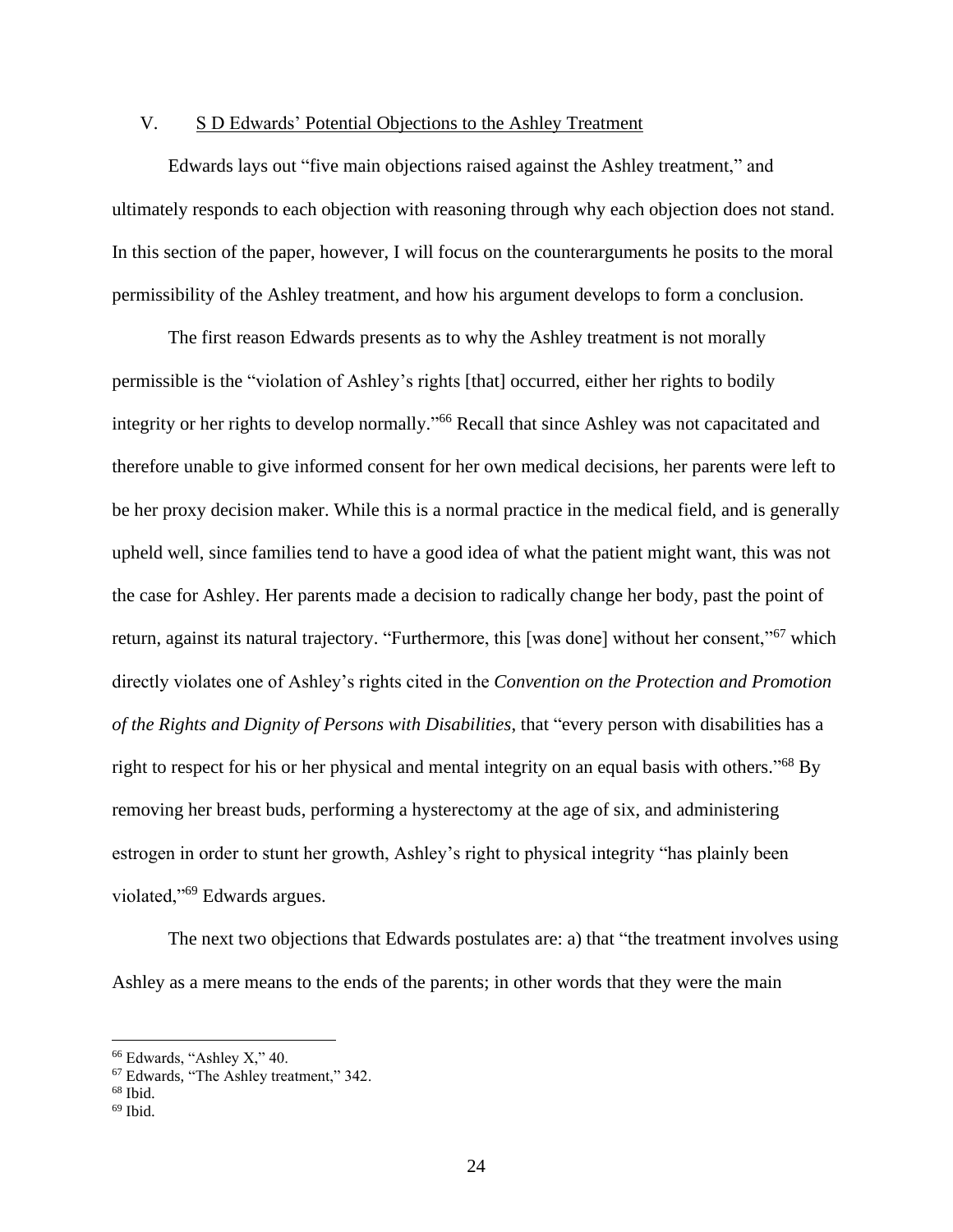beneficiaries of the interventions and the purpose of the interventions was to benefit them as opposed to benefitting Ashley herself (If it is permissible to alter surgically disabled people for the convenience of their care-givers, this suggests that disabled bodies are objects)"<sup>70</sup> and b) that Ashley's parents chose to go through with the medical intervention for the sake of ease of their care for her, which would be appealing to Ashley's parents' best interests<sup>71</sup>, not her own. This is not only morally impermissible, but also dangerous, as it takes advantage of an individual who is part of a bigger community of vulnerable individuals. Disabled people are at higher risk for abuse, both in care facilities and in their own homes, at the hands of their caregivers. If the Ashley treatment were to be deemed morally permissible, it would set a dangerous precedent for other parents and caretakers of children with profound developmental disabilities, that it is okay to severely alter their bodies a) without their consent and b) to appeal to their own best interests.

The last objection Edwards posits is that it sets a precarious example that "'it is justified to alter the body of a permanently incompetent person without their consent, providing it can be shown to be in that person's best interests'."<sup>72</sup> This is a problem of a slippery slope. Questions that may be asked as a follow-up to the Ashley treatment are: What does the fact that the Ashley treatment was successfully, and legally, carried out mean for the disabled community as a whole? What other kinds of treatment on disabled persons will this open the door to in the future? The fact that the Ashley treatment was deemed ethically sound by Disability Rights Washington when they conducted an investigation into Seattle Children's Hospital (where the Ashley treatment took place) leads to certain implications about similar cases in which the precedent is set that "it is morally permissible to alter the bodies of non-autonomous disabled

<sup>70</sup> Edwards, "Ashley X," 41.

 $71$  Recall their reasoning for pursuing the treatment in the first place; that growth attenuation would help them be able to move Ashley better; change her diapers; and strap her into her wheelchair easier.

<sup>72</sup> Edwards, "Ashley X," 41.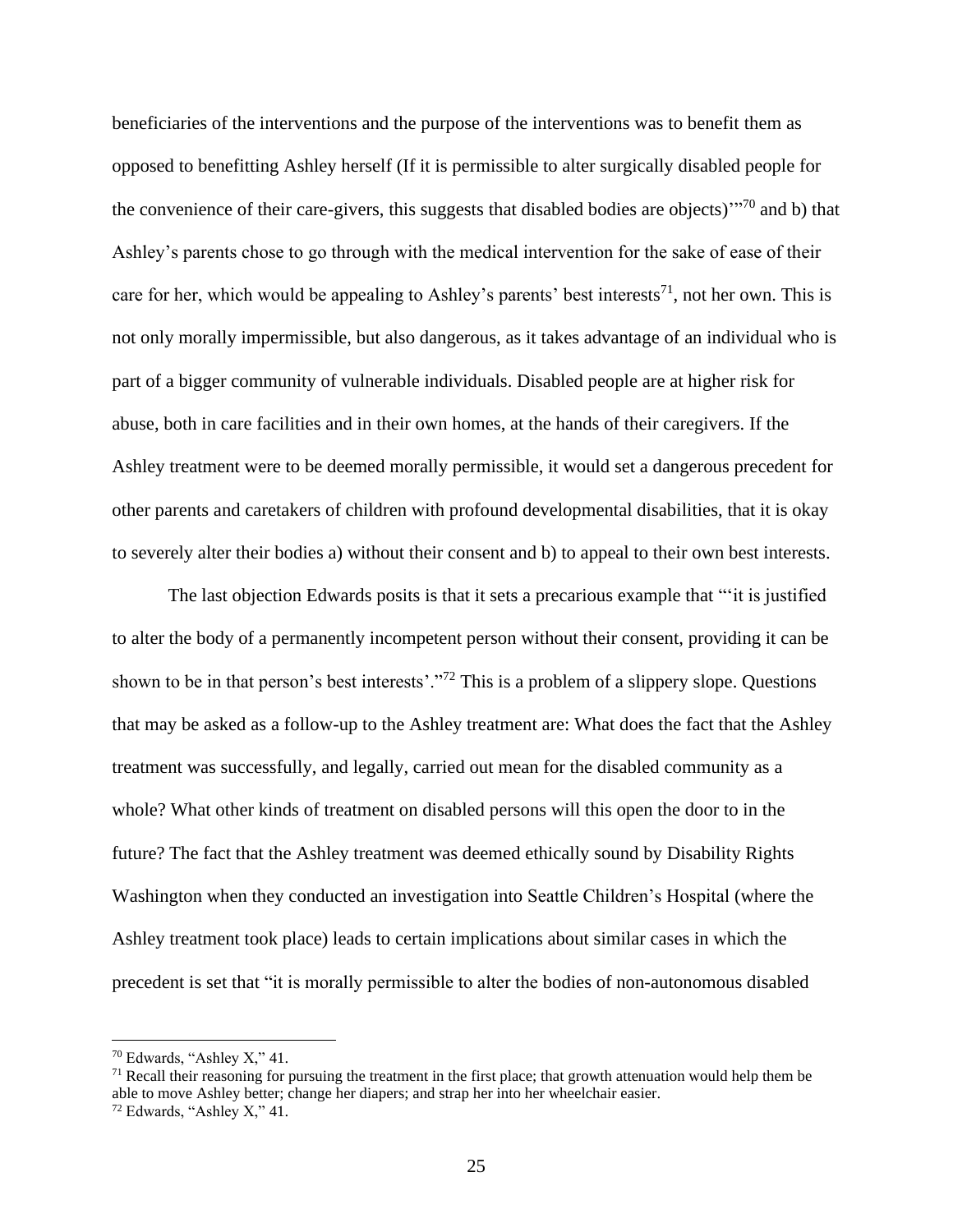individuals for the convenience of their carers." <sup>73</sup> Humans are humans, and therefore deserve to be treated as so, regardless of disability. It is therefore even more important that the needs and rights of individuals with disabilities are protected against decisions that could harm them, which, according to Edwards, is an issue in the case of Ashley.

<sup>73</sup> Edwards, "The Ashley treatment," 343.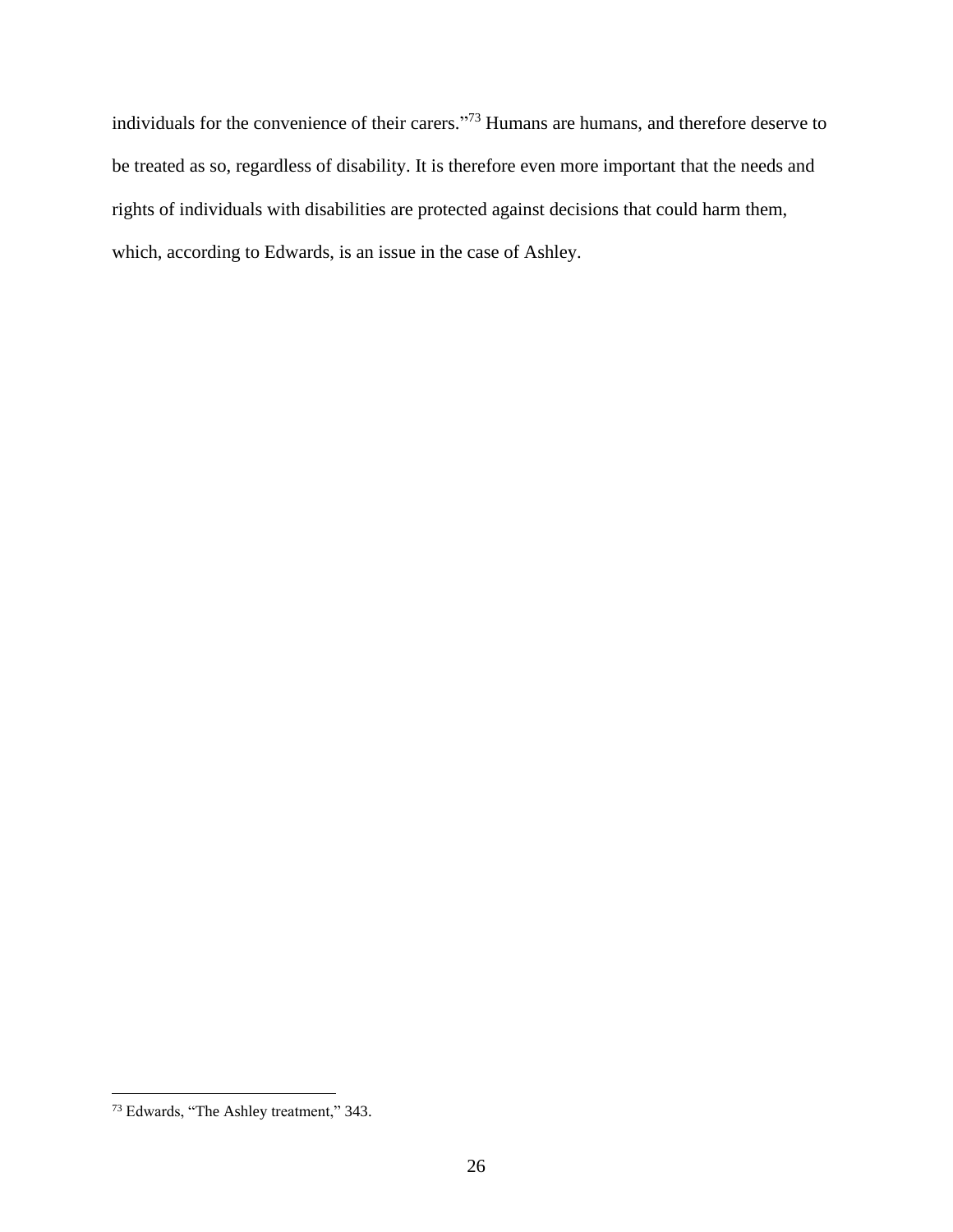### <span id="page-27-0"></span>VI. Conclusion

A common misconception of non-doctors in regard to modern Western medicine is that the Hippocratic Oath, which is the oath that medical students take before becoming physicians, includes the phrase "first, do no harm." While this is an accurate translation from the original Hippocratic Oath, written in Greek, the phrase has been tailored and eventually omitted from the oath. Today, that part ceases to exist. While it is important for physicians to treat their patients well and not intentionally do harm to them, if present society and the medical community were going to live by this ancient rule today, doctors would not be able to give cardiopulmonary resuscitation (CPR) or even perform surgery without breaking the oath. These medical interventions are just a few of many that do, in fact, harm patients; however, they are necessary invocations of immediate harm or pain that lead to larger courses of treatment.<sup>74</sup> The case of Ashley and the medical intervention that was carried out in order to benefit her is no exception to this rule.

I support of the argument that Ashley's parents' decision to go through with the hysterectomy, removal of her breast buds, and administering estrogen patches, all in order to stop her from growing and from continuing on with puberty, is a morally permissible act. As discussed in previous sections, Ashley's continued growth and puberty would have made it increasingly difficult for her parents to care for her – and their care is the source of Ashley's well-being. In addition, not going through with this particular medical intervention would have most likely presented issues of discomfort for Ashley herself, since her weight gain from growing would have increased her risk of developing bed sores and ulcers; her breast development would have made it uncomfortable for her to be strapped into her wheelchair; and

 $74$  An example would be cutting someone open in order to perform open-heart surgery, which, while imposing immediate injuries, would ultimately save the patient's life.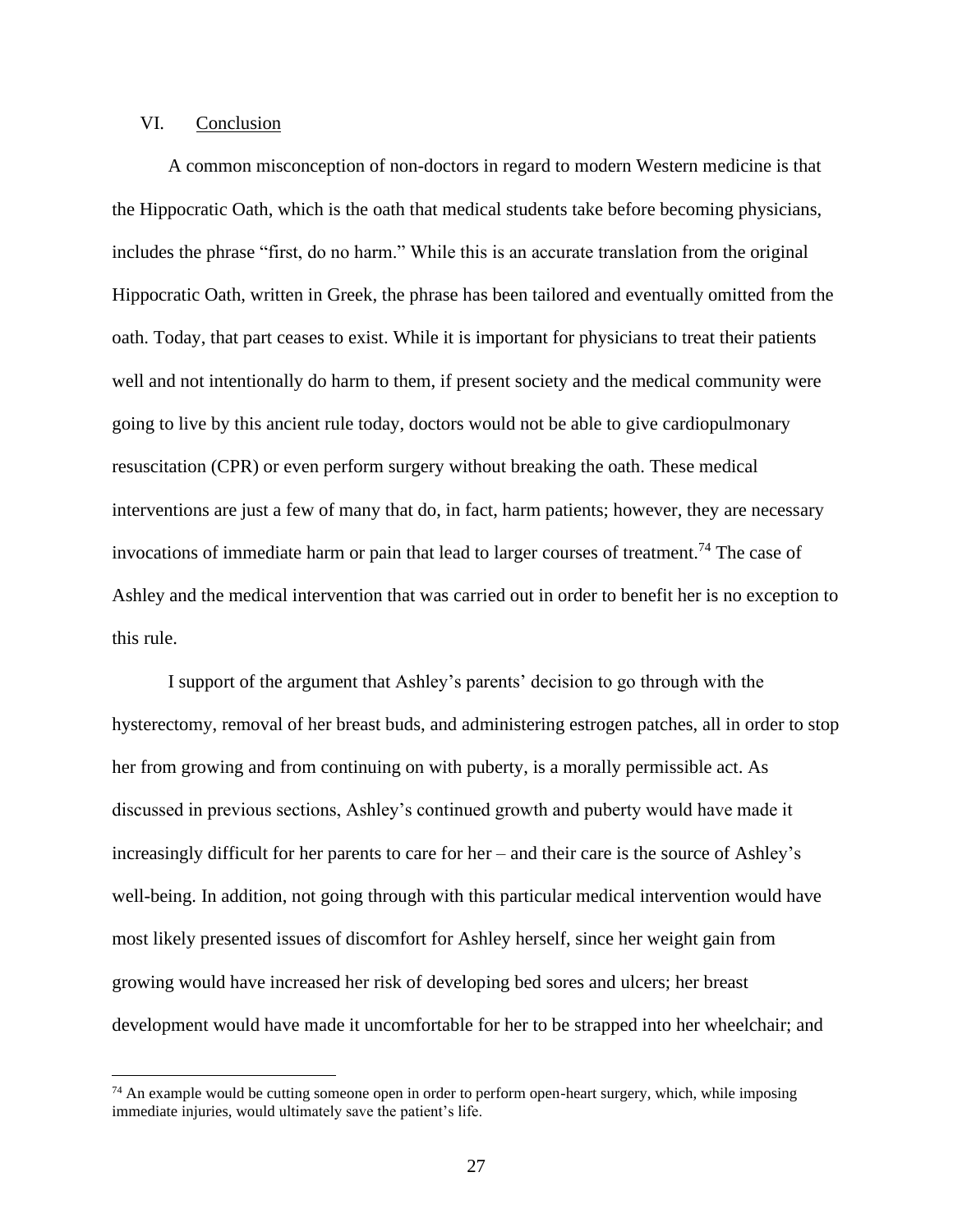the onset of puberty would have caused discomforts from her menstruation cycle, including abdominal cramps.

Next, Ashley's parents' motivation seems genuine, if they were willing to go through the trials, tribulations, healthcare costs, ethics committee meetings, and public backlash from sharing Ashley's story on their blog, all in order to improve their daughter's quality of life. As Edwards points out, "if Ashley's parents did not really care about her, they could simply have arranged institutional care for her."<sup>75</sup> While it is unclear why they chose to take the former route as opposed to the latter, it is a wellknown fact that institutions for disabled people are hot spots for abuse and neglect, and Ashley's parents likely knew this as parents of a disabled child. It is a position of much harder work and effort to be Ashley's caregiver than it would have been to admit her to an institution. Therefore, it seems as though Ashley's parents' motivation is genuine, and that the medical interventions that took place – that is, the Ashley treatment – were in fact in Ashley's best interest in terms of maximizing her access to capabilities through functionings.

While I believe that the Ashley treatment is morally permissible, that is not to say that there exist issues with the treatment itself. Wilfond et al. conclude in their paper that they "agreed to the compromise that growth attenuation can be morally permissible under specific conditions and after thorough consideration,"<sup>76</sup> and I agree. The overall principle of growth attenuation is okay with me, provided that it is working to increase the capabilities of an individual such that a better quality of life will result. I believe this to be true with Ashley's case. Ashley was able to continue to enjoy spending time with her

<sup>75</sup> Edwards, "Ashley X," 41.

<sup>76</sup> Wilfond et al., "Navigating Growth Attenuation," 29.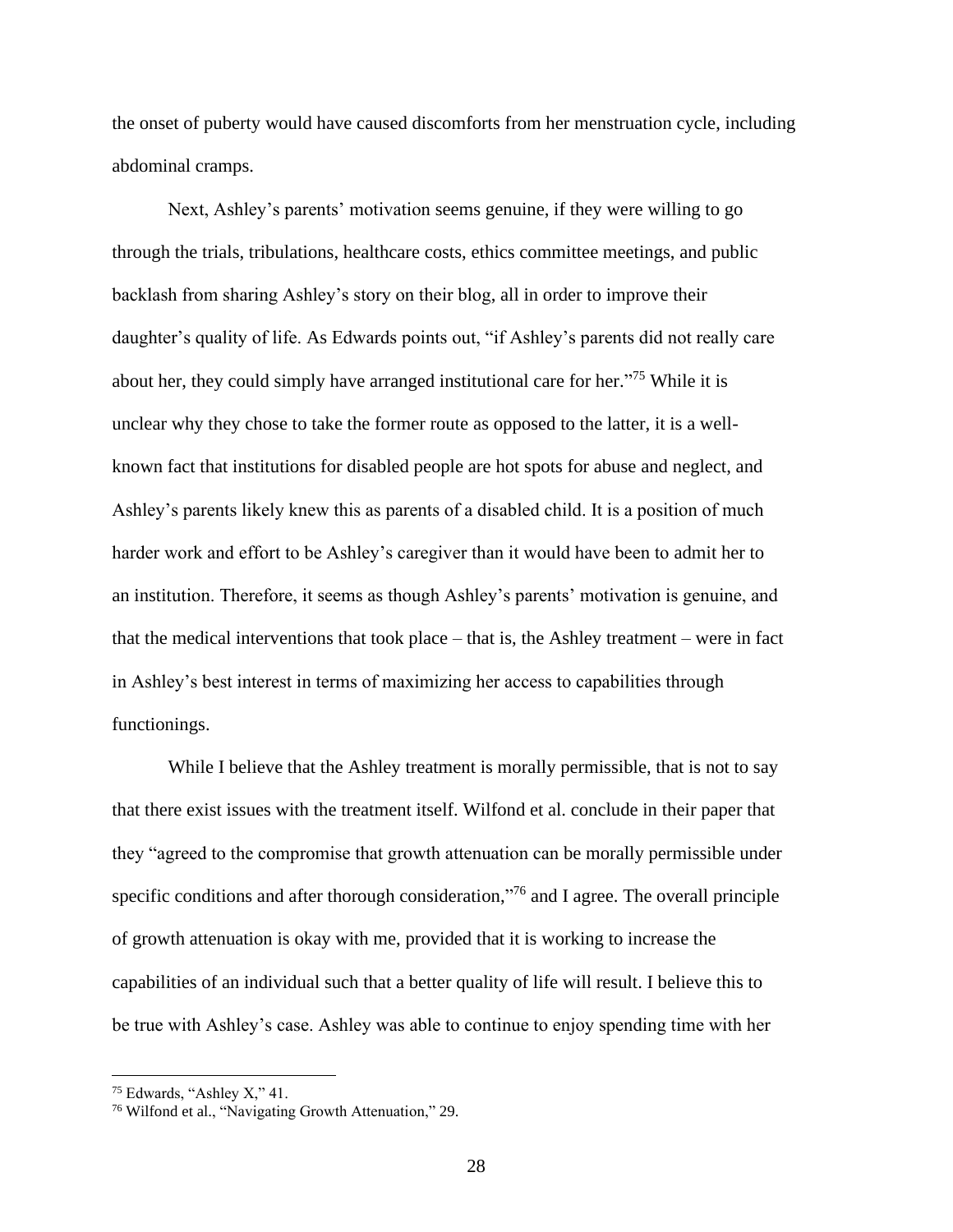loved ones, participate in recreational activities of "play," and even continue living with her family due to the ease of case. Let me be clear that I do not believe that every child with disabilities should be able to have access to the same treatment Ashley went through. However, growth attenuation allowed for Ashley's quality of life to improve and for her to reach a level of justice otherwise unforeseen in her future, which was made possible by the Ashley treatment. Therefore, I elect that the Ashley treatment is in fact morally sound in its efforts, and am interested to see how medicine develops to adjust for people with profound developmental disabilities in the future to achieve the same goals.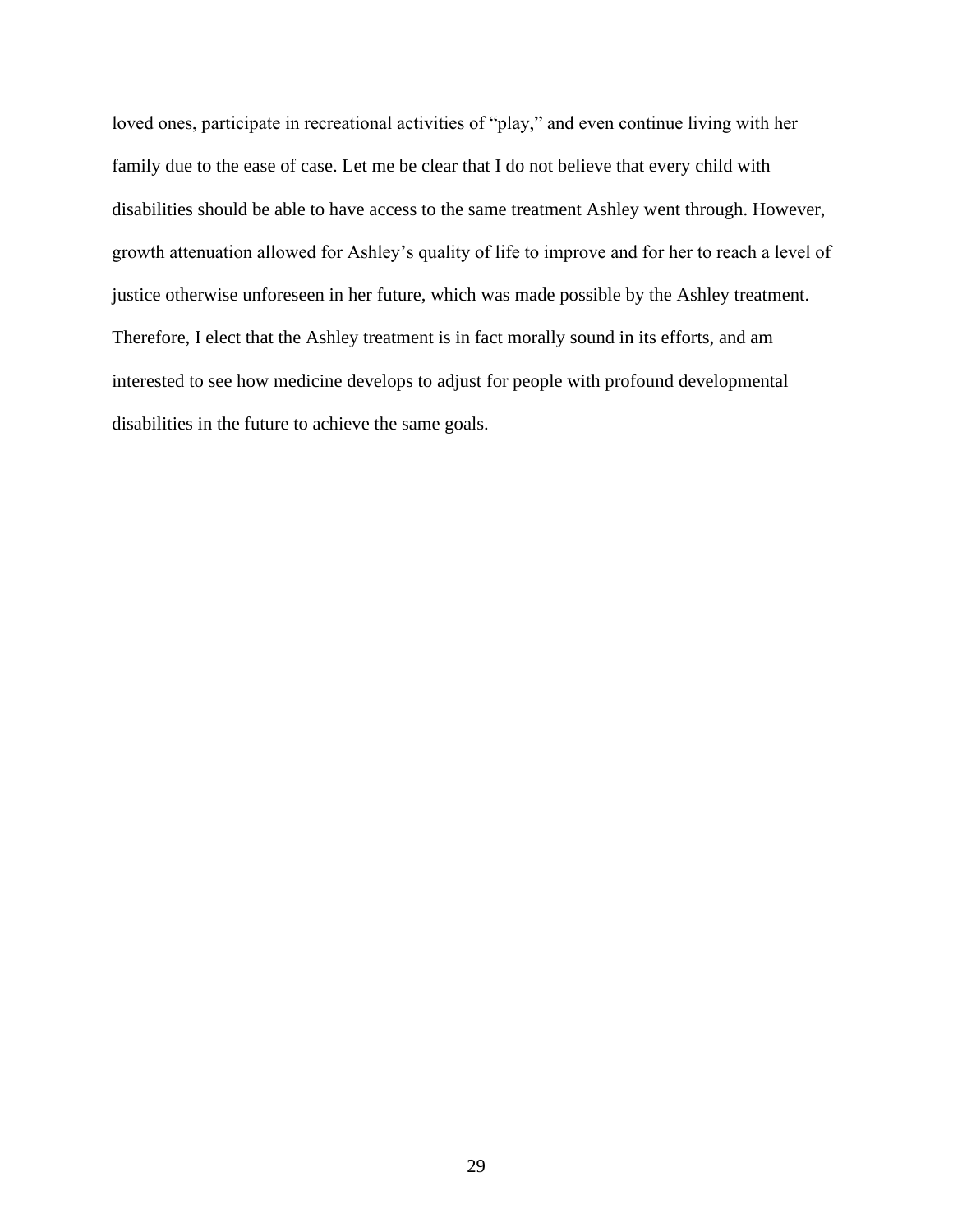## References

- <span id="page-30-0"></span>Allison Hill, "The Importance of Dignity: How Does it Affect Individuals with Severe Cognitive Disabilities?" Phil186 Essay, Claremont McKenna College, 2019.
- Allison Hill, "Weighing Pro Tanto Principles: Should Physicians Intervene in Patients' Medical Decisions?" Phil186 Essay, Claremont McKenna College, 2019.
- Barclay, Linda. *Disability with Dignity: Justice, Human Rights and Equal Status*. New York, NY: Routledge, 2019.
- Beauchamp, Tom L, and James F Childress. "Respect for Autonomy." *Principles of Biomedical Ethics*, 2009, 99–114. [https://claremont.illiad.oclc.org/illiad/pdf/556866.pdf.](https://claremont.illiad.oclc.org/illiad/pdf/556866.pdf)
- Edwards, S D. "The Ashley Treatment: a Step Too Far, or Not Far Enough?" Journal of Medical Ethics 34 (2008): 341–43. [https://doi.org/10.1136/jme.2007.020743.](https://doi.org/10.1136/jme.2007.020743)
- Edwards, Steven D. "The Case of Ashley X." Clinical Ethics 6 (2011): 39–44. [https://doi.org/10.1258/ce.2011.011007.](https://doi.org/10.1258/ce.2011.011007)
- "Growth Hormone, Athletic Performance, and Aging." Harvard Health Publishing: Harvard Medical School, Harvard, May 2010, [www.health.harvard.edu/diseases-and-conditions/growth](http://www.health.harvard.edu/diseases-and-conditions/growth-hormone-athletic-performance-and-aging)[hormone-athletic-performance-and-aging.](http://www.health.harvard.edu/diseases-and-conditions/growth-hormone-athletic-performance-and-aging) Updated on June 19, 2018.
- "Normative: Definition of Normative." Lexico Dictionaries. Lexico.com, 2020. [https://www.lexico.com/en/definition/normative.](https://www.lexico.com/en/definition/normative)
- Nussbaum, Martha C. "The Central Capabilities," in *Creating Capabilities: the Human Development Approach.* Cambridge, MA: Harvard University Press, 2011, 17-45.
- "Prescriptive: Definition of Prescriptive." Lexico Dictionaries. Lexico.com, 2020. https://www.lexico.com/en/definition/prescriptive.
- Rajczi, Alex. "Conflicts Between Pro Tanto Principles." Claremont McKenna College, 2019. Class handout.
- Shah, Parth, Imani Thornton, and John E. Hipskind. "Informed Consent." National Center for Biotechnology Information. U.S. National Library of Medicine, March 30, 2020. [https://www.ncbi.nlm.nih.gov/books/NBK430827/.](https://www.ncbi.nlm.nih.gov/books/NBK430827/)
- Shmerling, Robert H. "First, Do No Harm." Harvard Health Blog. Harvard, October 14, 2015. [https://www.health.harvard.edu/blog/first-do-no-harm-201510138421.](https://www.health.harvard.edu/blog/first-do-no-harm-201510138421)
- "Static Encephalopathy." Case Western Reserve University School of Medicine. Case Western Reserve University, July 17, 2006. [http://casemed.case.edu/clerkships/neurology/NeurLrngObjectives/CP.htm.](http://casemed.case.edu/clerkships/neurology/NeurLrngObjectives/CP.htm)